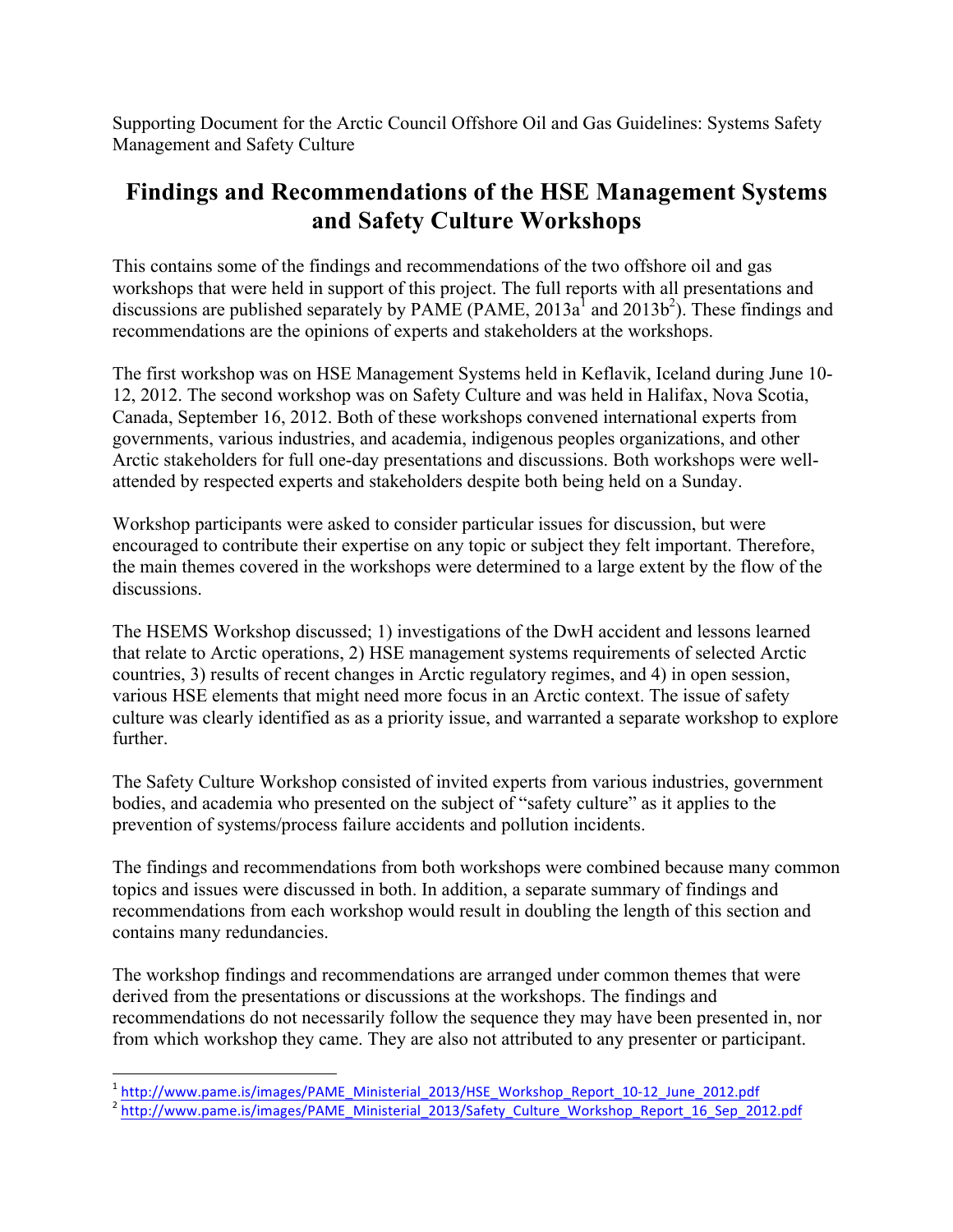That information is contained in the workshop reports (PAME 2013a and 2013b). The two workshop reports were reviewed and the main findings and recommendations made by people in presentations or discussions were collected, summarized, and placed under common themes. Some themes were determined by the structure of the workshop presentations, while others came from discussions either after a presentation or in the open discussion sessions.

The information from these workshops is central to PAME for the findings and guidance in this report.

# **HSE Management Systems Findings**

# *Theme: Systems Safety*

#### **Low Probability High Risk events**

Major disasters such as the Deepwater Horizon incident are Low Probability High Risk events. These are rare and significant accidents that involve multiple workers or the public and often have far reaching environmental effects. They typically have complex causality related to unique system technology and/or design.

#### **Systems (or Process) Safety**

Systems Safety is related to complex systems or processes with many interactions and interdependencies.

- Cannot be adequately dealt with using outcome-based indicators because of the rarity of the outcome.
- Cannot be adequately dealt with using occupational safety statistics.
- Managing complex systems require a holistic approach using leading indicators that show how well the processes or systems are functioning.
- Requires access to all relevant data.
- Requires the ability to assess complex interactions.

## **Balance or Tradeoffs**

Systems Safety involves tradeoffs that start with the well design and go through to wellcompletion. There are many uncertainties associated with the construction of a well, in particular, exploratory wells, such as geology, weather, well construction materials, and uncertainties in the way people behave when confronted with different situations. There are systems safety and efficiency trade-offs that have to made to achieve adequate margins of safety. Appropriate margins of safety need to be developed to deal with those uncertainties.

#### **Challenges**

• Ignorance.

*The problem with Low Probability Events is very few experience them--those that did are either dead or retired.* 

- Arrogance.
- Complacency.
- Systems Safety measures and techniques are far more complex and expensive than occupational safety approach.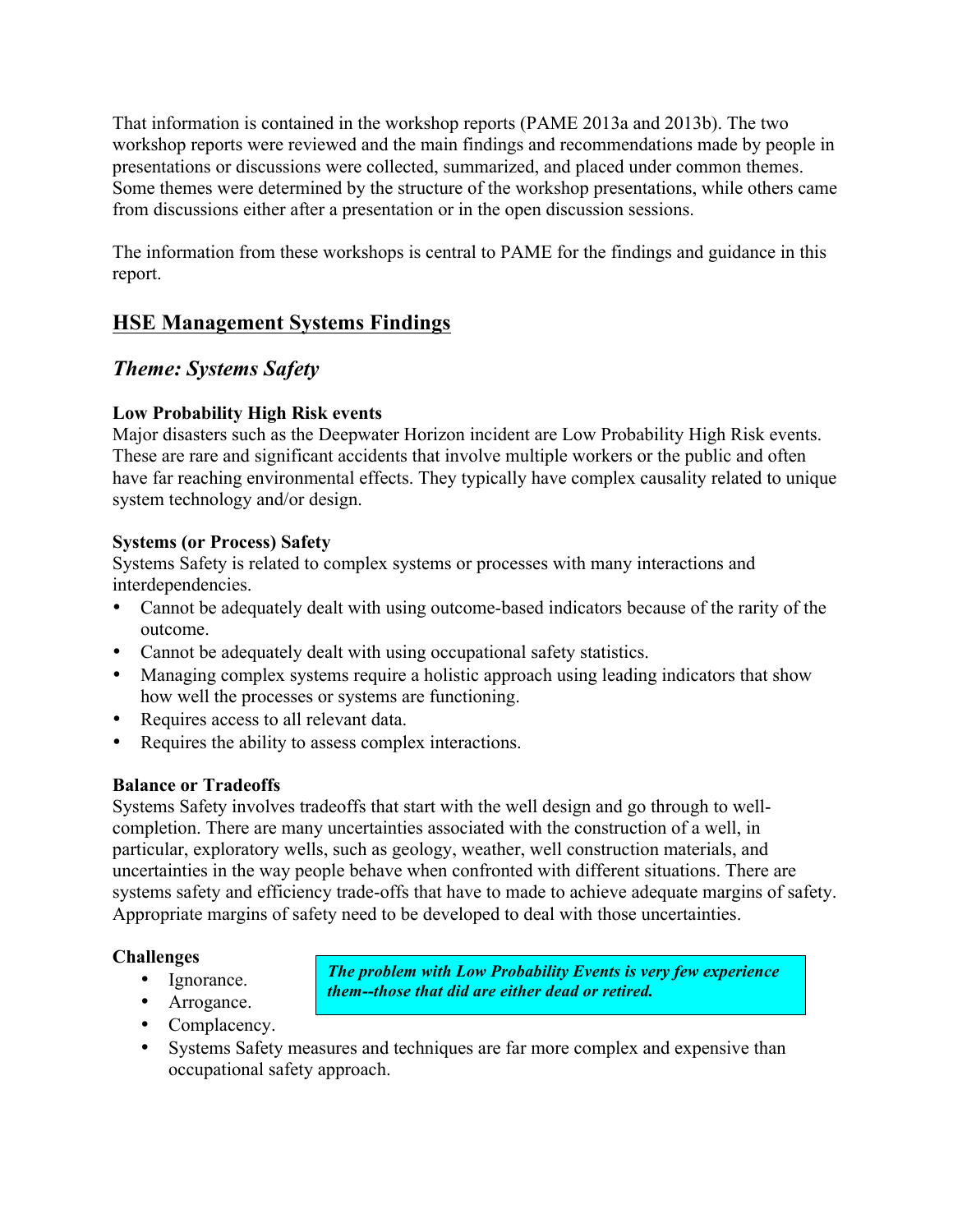- It is hard to convince shareholders to spend the funds for preventing low probability events.
- Communication between operator and contractors is complex and there is limited sharing of data.
- Not taught to engineering students
- Not many engineering professors who have real experience
- Declining Budgets.
- Workforce Changes.
- Fraud.
- Short Memories: It is hard to change the mindset of the community without "Pinnacle" Event<sup>"</sup>

#### **Process versus Implementation**

Implementation elements were factors in many accidents including the lack of communications, documentation and document control; operational control;

*A common problem, is that a process is adopted but not implemented*

management of change; and lack of adequate training.

- The fundamentals of the system or program are not as important as *how* they are done.
- The degree of implementation of the process and degree of focus to assuring quality is what is important.
- The underpinning culture that supports that process is a key factor.

## *Theme: Risk Management*

**Safety Margin Management establishes** margins of safety in the design phase.

*If there is no resiliency in the system, then there is little likelihood of being successful*

**Bow-Tie Risk Analysis** allows a better assessment to be made of the ability to manage the overall risk.

**Monitor Risk** by monitoring changes in risk, allows decisions to be made to proceed or not proceed with the operation or activity. It changes the probability part of the risk equation.

**Additional instrumentation r**educes reliance on indirect measures and lowers risk.

**Failure Modes & Effects Analysis assesses** the ability to monitor and to check risk levels and margins. This can be factored into a Bow-Tie analysis, where risk levels and margins become much more evident and help in the overall risk evaluation.

PSA is looking at *major risk* with the use of risk analysis techniques. They use and are developing risk analysis processes and tools related to

- the well planning phase (well design and drilling plan)
- the need for better handling of changes to the drilling plan during the operational phase.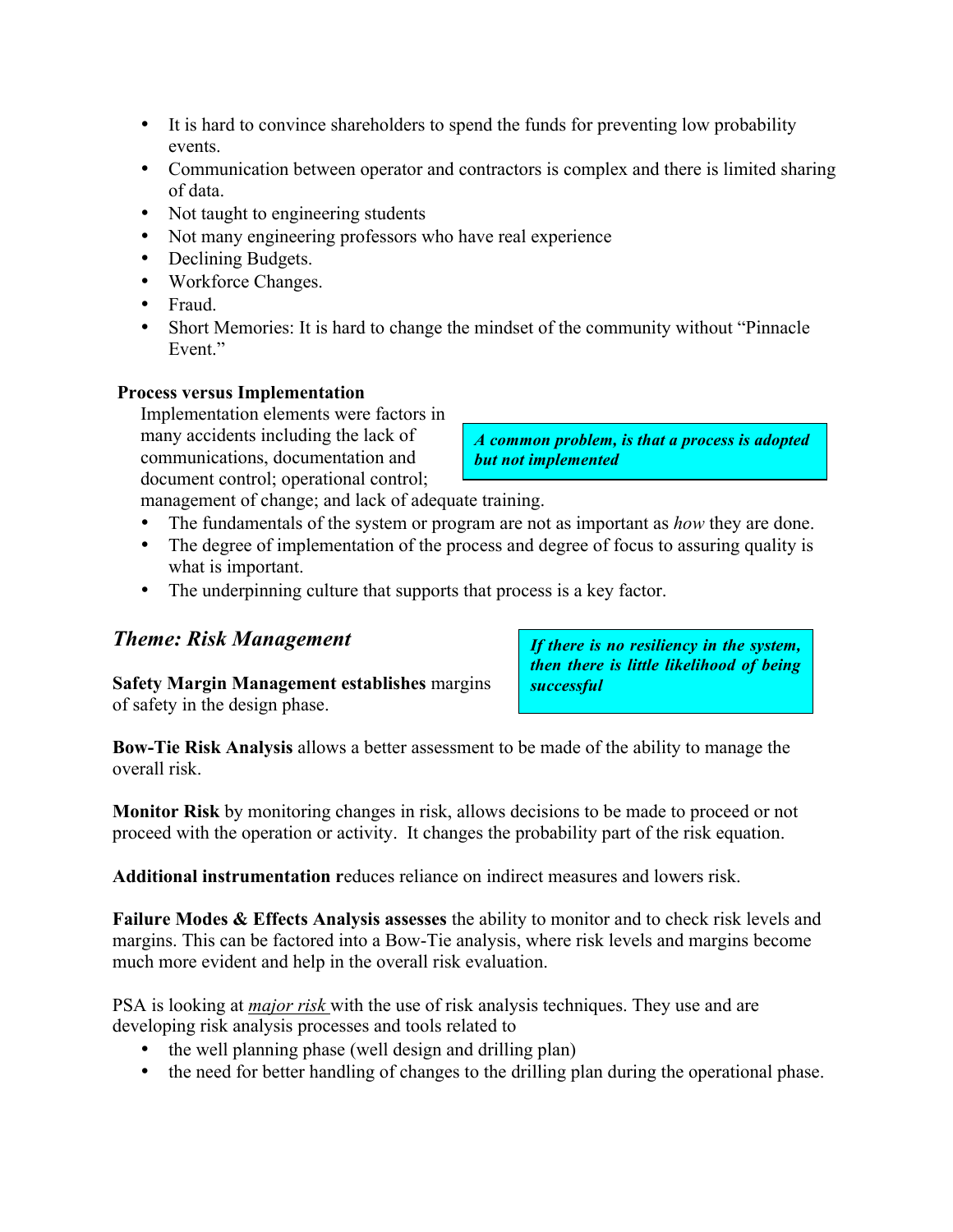#### **The Arctic Offshore**

What is different in operations in the Arctic (**∆** Arctic) and what increase in risk is associated with that difference?

#### **Challenges**

- A basic problem dealing with the risk of low-probability, highconsequence events is convincing the shareholders to spend the money to prevent them.
- The complex structure of the offshore oil and gas industry and the divisions of technical expertise impacts the ability to perform and maintain an integrated assessment of the margins of safety.
- Arctic Amplification of uncertainties, complexity, hazards, consequences, and overall risk.

# *Theme: Guidelines, Standards and Regulations*

 $\Delta$  **Arctic** =  $\uparrow$  **Risk?** 

Risk of system integrity issues leading to accidental release (pipelines

and drilling installations) as a result of:

- **↑ Probability**
- **↑ Risk**

#### **↑ Probability**

- environmental effects on personnel
- communication challenges
- timing/seasonal pressures
- ice and icing + temperatures result in unique design considerations
	- equipment and instrumentation
	- scouring
	- permafrost trapping gas
	- leak detection
	- burying of pipelines
	- cementing

#### **↑ Consequence**

- efficacy of response
- environmental consequences/sensitivities
- lack of infrastructure
- economic effects of limiting future activities
- social acceptability of impacts on previously undeveloped areas

Company, industry and regulator rules

are rarely adequate because complex systems rarely exactly repeats a previous accident, therefore levels of detail are invariably inadequate to promulgate effective rules.

Attempts to provide systems safety by exhaustive rules lead to "affirmative defense" mentality

- o Compliance with rules constitutes defensible action whether or not the system was safe
- o Limits corporate and personal liability
- o Psychology infects engineers, designers, workers, and regulators

The focus is on what governments and existing organizations like the IRF or new ones can do to improve safety and the environment. And recommendation on ways to create incentives for management systems and safety culture improvement.

#### **Common Standards**

• The wide diversity of operators as in the Gulf of Mexico makes it hard to standardize.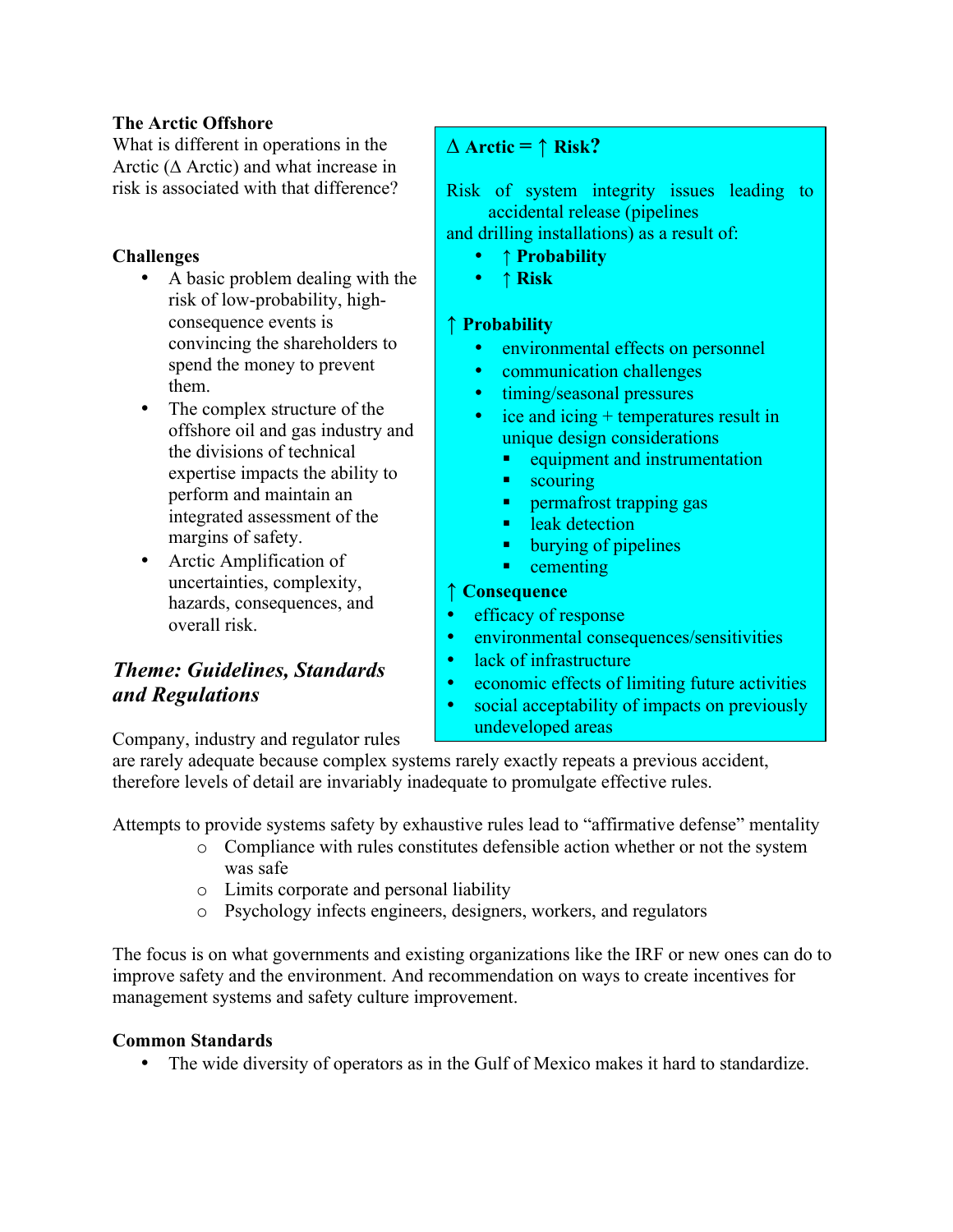- If just the majors operate in the Arctic, there may be a reasonable chance of success in getting them together with the regulator and coming up with some agreed standards and practices.
- There are only 5 possible Arctic nations with offshore oil and gas activities, which also favors harmonization of standards or practices.
- Canada enforces standards that the operator has committed to applying in its approved plans, or where a standard has been incorporated by reference into a regulation.
- The US incorporates many industry standards in regulations by reference.
- Norway suggests standards and consents to standards that equal or exceed them.
- Russia and Norway are implementing new ISO standards in the Barents Sea (Barents 2020).
- Greenland has adopted and suggests the use of NORSOK standards.

The Inuit Circumpolar Council Declaration on Resources says that international standards setting bodies must seek secure direct and meaningful input from Inuit. The Arctic Council maybe the appropriate place to raise this again.

# *Theme: Regulatory Approach*

## **Prescriptive and Performance-based**

The balance between prescriptive/performance based regulation will shift as operations move into the Arctic. There will be a greater reliance on the "safety case approach" as operations move north. There will be a greater reliance on goal-setting and performance simply because of the lack of experience in the Arctic offshore.

A Performance-Based, or Goal-Setting, Regulatory Approach places the responsibility and accountability on the operator. It is the favored approach for the Arctic offshore because there is too little experience to formulate a comprehensive prescriptive system and also because it allows flexibility to accommodate and incorporate possible rapid development of new technologies and practices.

- Prescriptive systems require an experience of activities to build a detailed understanding of all of the issues but the is lack of experience in the Arctic offshore to draw on for developing a comprehensive prescriptive regime.
- Prescriptive regulations for operations can limit the approaches and technologies best available to do the work safely in any given situation
- Performance-based (i.e. safety-case, outcome-based) regulations allow for innovations and timely use of better and safer new techniques and technology
- Performance-based systems place the responsibility and accountability completely on the operator.
- Prescriptive regulations may lead to an "affirmative defense" in an accident

# **Inspectors Role**

• Having a presence on the rig does not provide much insight beyond occupational safety performance.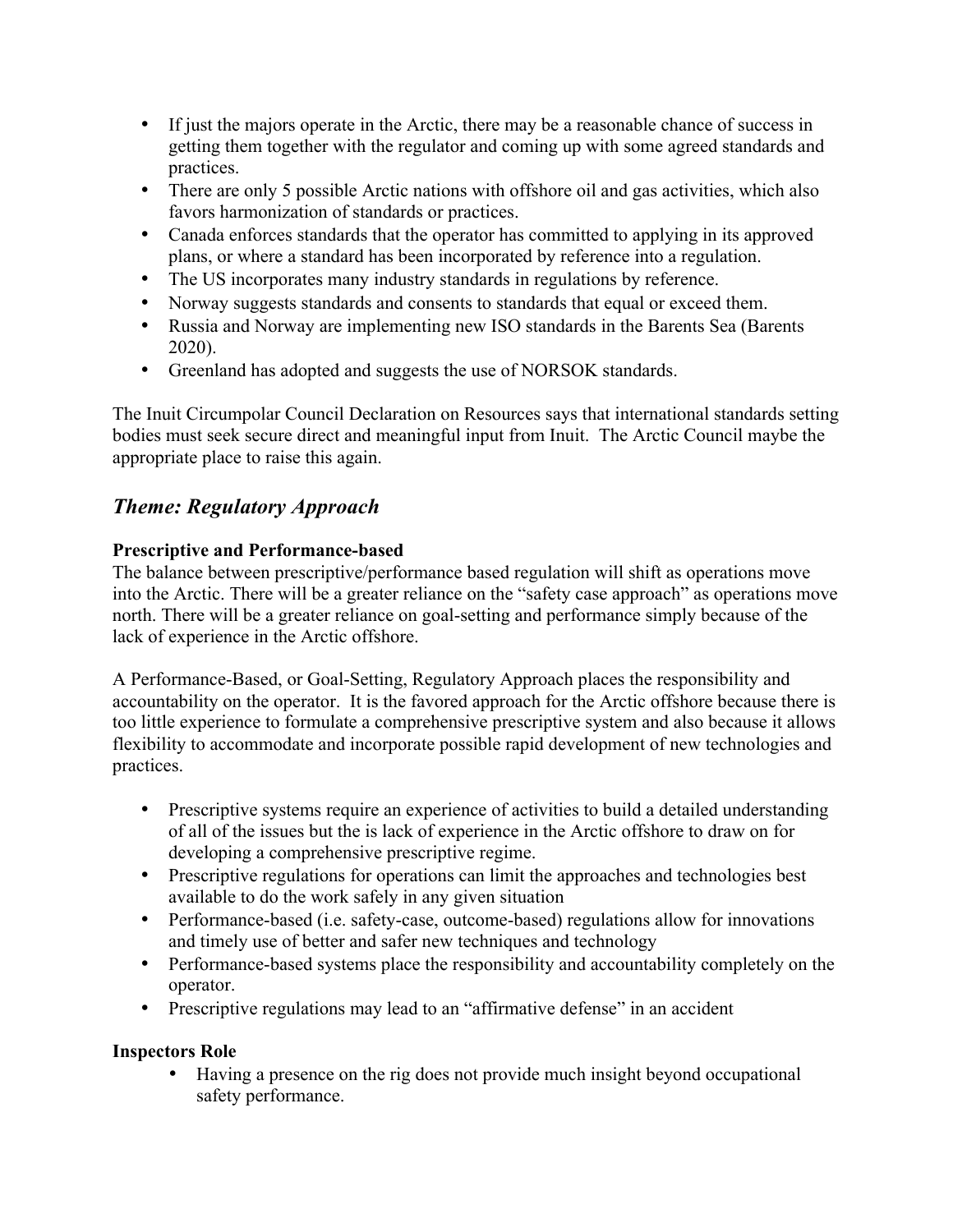- From a systems safety perspective it is not as important to have an inspector on the rig as regulators looking at what is going in the well, which is critically important.
- Access to well and drilling data and the understanding of that data may be more important than an inspector being on the rig itself.

#### **Risk-Based Regulation**

In Canada, Norway, and Greenland, enforcement is based on the Continuous Improvement Cycle. This is a Tool for describing "risk-wise', how a company is doing. Companies must submit regular reports on development of risk indicators for incidents, accidents, release of gas etc.,

#### **Challenges**

There are challenges for the regulator in implementing management system frameworks.

- Distinctly different set of skills required for regulatory staff
- More time consuming for staff
- Data is the driver
- Varying maturity level across regulated organizations

# *Theme: Lessons Learned*

- Typically, systems technology and applications are pushed until an accident occurs
- Investigations to determine cause and avoid repeating have a tendency to focus on identifying **the** direct cause.

*Complacency is the biggest threat to safety and everyone really needs to be aware of how to design the processes to fight against that every day.*

• Time frames vary between major accidents within an industry or process--fifty years (and counting) for U.S. Nuclear submarines; two years for the U.S. Space Shuttle program; and less than eight months between the Montara and Macondo well blowouts.

#### **Learning and Teaching**

- Teaching of systems safety in engineering schools is rare
- Guidance to operators on expectations is a teaching and learning experience
- There is an education and communication aspect to dealing especially with small and mid-sized companies to help show them how some of their own elements fit within the HSE expectations of the regulator.

Lessons learned should not all be from major accidents (lagging indicators) or worst-case scenarios, but should include trend analysis of performance using leading indicators such as near-misses, results of audits, worker questionnaires, records of safety meetings, and other documents.

## **Challenges**

- Complacency
- Change is hard. There is often a lag in adoption of corrective measures.
- Learning peaks, and then erodes with time
	- o Memories and personnel change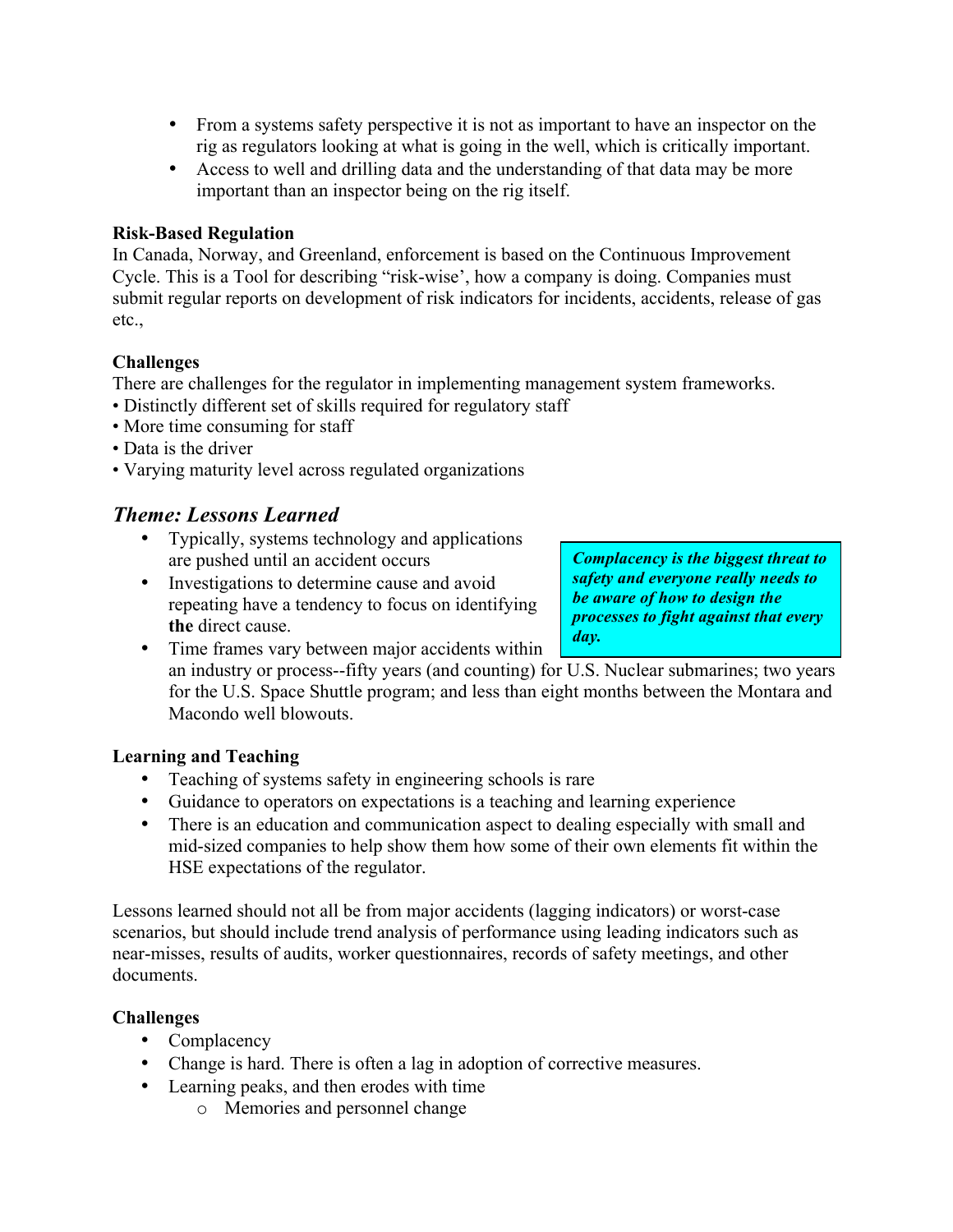- o Perception that changing technology obviates experience
- o Hubris builds

# *Theme: Authority and Accountability/Responsibility*

**Responsibility:** A duty, obligation, or burden. The leadership is responsible for safety.

The Operator is responsible

- The operating company clearly has to have the overall responsibility for integrating the safety assessment.
- For systems safety, the operator is the only one who has the whole picture and access to all information available to make that safety assessment.

Industry is responsible for Barrier Management and Well Monitoring. The regulator needs information on risks and development of risks in the industry.

The operator is responsible for safe operations that do not harm the environment, and they are responsible for their Safety Culture and their HSE Management System.

*The complex managerial structure of Arctic frontier operations makes integrated systems safety harder to achieve.*

**Affirmative Defense,** claims no liability if rules were followed or plan was approved—putting the responsibility for safety and environmental protection on the regulator.

## **Aviation Industry model**

- The responsibility for safety is in a general management safety organization who then reports independently to the General Manager.
- Individuals who are responsible for the schedule and delivery do not have to deal with the conflicting pressures.
- Mechanics are trained to have authority and accountability from the very beginning--if they are not willing to sign off on it, then they do not have to worry about being fired or reassigned.

## **U.S. Navy system**

- The minute the Captain takes command they are responsible for everything on the vessel.
- If a ship goes aground, the commander is relived.
- The knowledge and understanding of the accountability pushes the behavior of those who command.
- It forces them to make immediate assessments of not only the physical condition of the vessels, but also capabilities and limitations of equipment.

#### **Incentives**

• Having people with authority actually signing certifications, management systems, etc., and accepting responsibility and accountability has value.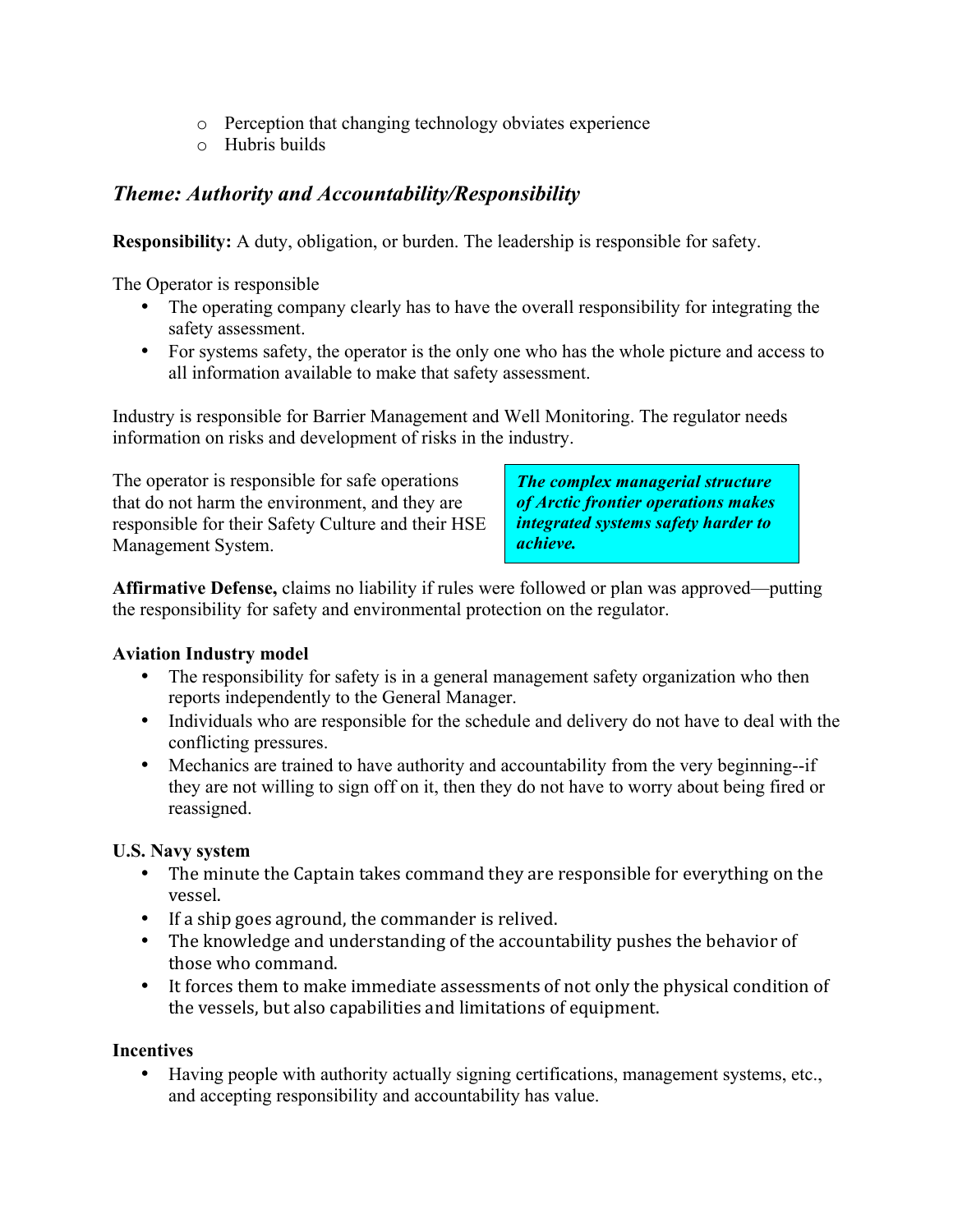- Having personal accountability and refining that accountability through incentive programs and other factors is very important to motivating the behavior that a company wants.
- Accountability has to go through everyone who has potential to impact safety—from the drilling engineer to the tool pusher, to the mechanic, and all contractors.

Incentives for Safety Culture

- financial incentives and bonuses
- peer-pressure
- Soft signals, such as rewarding a "Stop," must be better implemented through the management system.

"Pay for Performance" incentives do not address safety.

Occupational safety indicators and performance appraisals are outcome-based, such as no-losswork days and no accidents days. Because major accidents are rare outcomes, there is a need for the incentives to focus on the "process," or how the system is functioning.

#### **Contractors**

Operators and the contractors have to have very clear lines of responsibility and accountability. Bridging Agreements or Documents between contractors and the operators often serve this purpose and layout the operators requirements of the contractors.

Few regulators do enough to influence and oversee contractor behavior.

## **Regulator**

Accountability for the regulator includes eliminating regulatory gaps and overlaps where possible and understanding shared responsibilities with other regulators.

It is the operator's responsibility to design and operate a well, and the regulators to review, audit, inspect, reject, consent, accept or approve the system design and operation—this includes the operators HSE Management System.

## **Challenges**

- Standard communication processes do not necessarily transfer to the Arctic.
- The regulator needs to make sure it regulates and not operates, such as by dictating design.
- Corporations sometimes subvert safety culture
	- o Using volunteers to get around refusal of unsafe work
	- o People attain status and receive compensation for doing unsafe work
	- o Authority and accountability are skewed toward getting the job done
- The petroleum industry is structured differently than the aviation or naval submarine industries.
- The petroleum industry has many layers in their operations, including contractors, subcontractors and sub-subcontractors.
- Cultural differences exist in different high-hazard operations.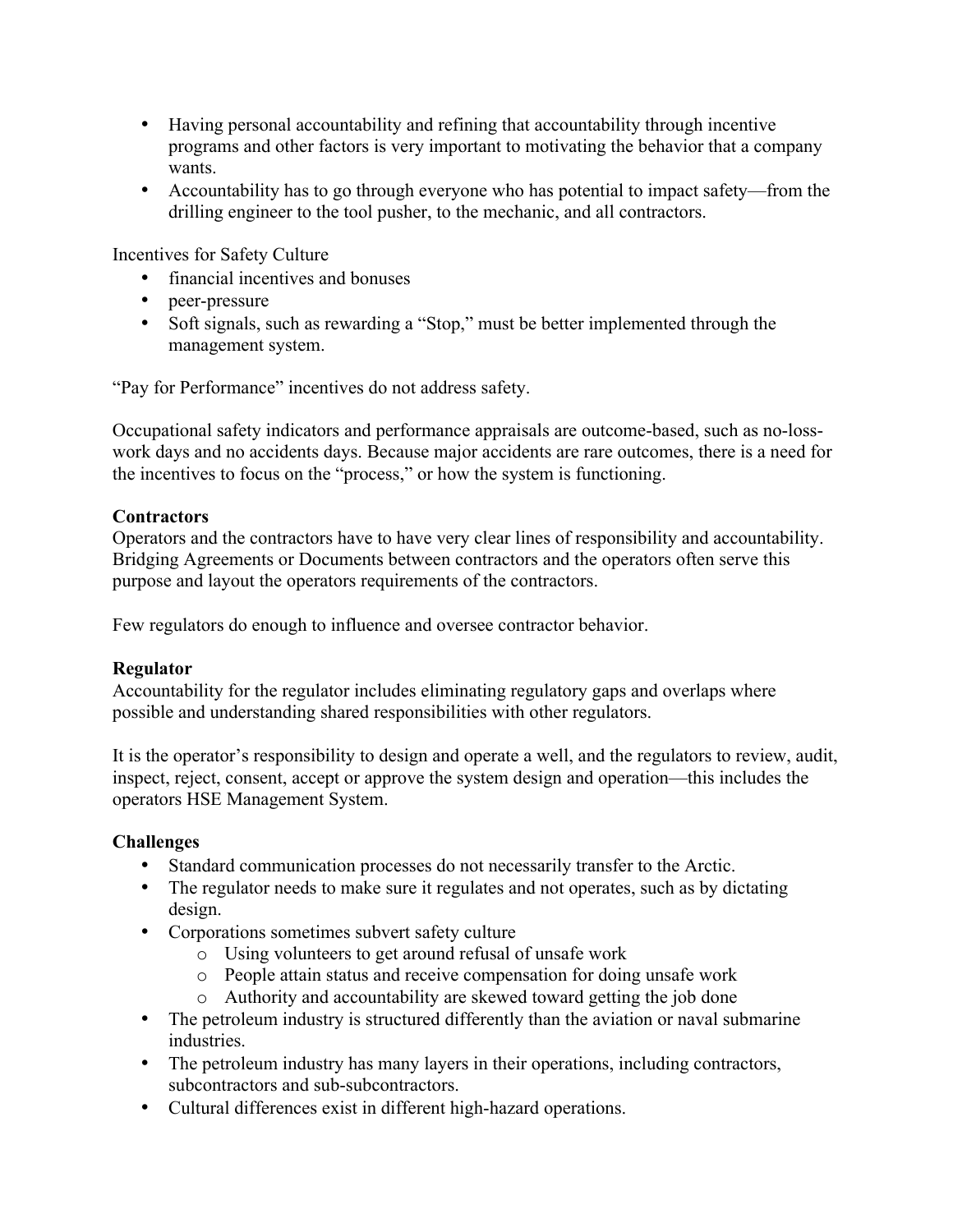# *Audit and Review*

Several HSE elements dealing with review and monitoring have been identified as common to many industrial accidents, they include:

- deficient inspections and monitoring;
- inadequate corrective and preventive actions to address identified deficiencies;
- poor records management
- poor internal audits, and
- lack of adequate management review.

PSA Audits and Verification. System Audits are conducted on a risk-based prioritization schedule. Conclusions address improvement opportunities in the main systems and management systems.

Norway requires an Acknowledgement of Compliance (AoC). The AoC is not an Approval. The AoC's cover all types of activity and may be required from the Rig Owner to the Drilling Contractor. The Operator must do a Gap Analysis.

The Gap Analysis is

- Risk-Based
- Identifies Non-Conformities
- Institutes Dialog for improvement.
- Uses a Near-Miss inventory for trends.

Major Industry operators use an audit process that has multiple levels of assurance. For example, Shell Gulf of Mexico has:

- Corporate level audits against company standards/policies, reports to Corporate Business Assurance Committee (BAC).
- Business level audits against local standards /policies, including regulatory requirements.
- Local level self-assessment against local standards /work procedures.

#### **Challenges**

Audit guidance is needed for countries adopting more performance-based oversight, such as audit techniques, use of gradational systems and the Pass-Fail approach and how they contribute to continuous improvement and enforcement.

# *Reporting*

Regular reports on the performance of the management system from the operator's responsible authority are essential for auditing and assessing the effectiveness of the system and it's continuous improvement.

The operator needs to have a policy and process for internal reporting of hazards.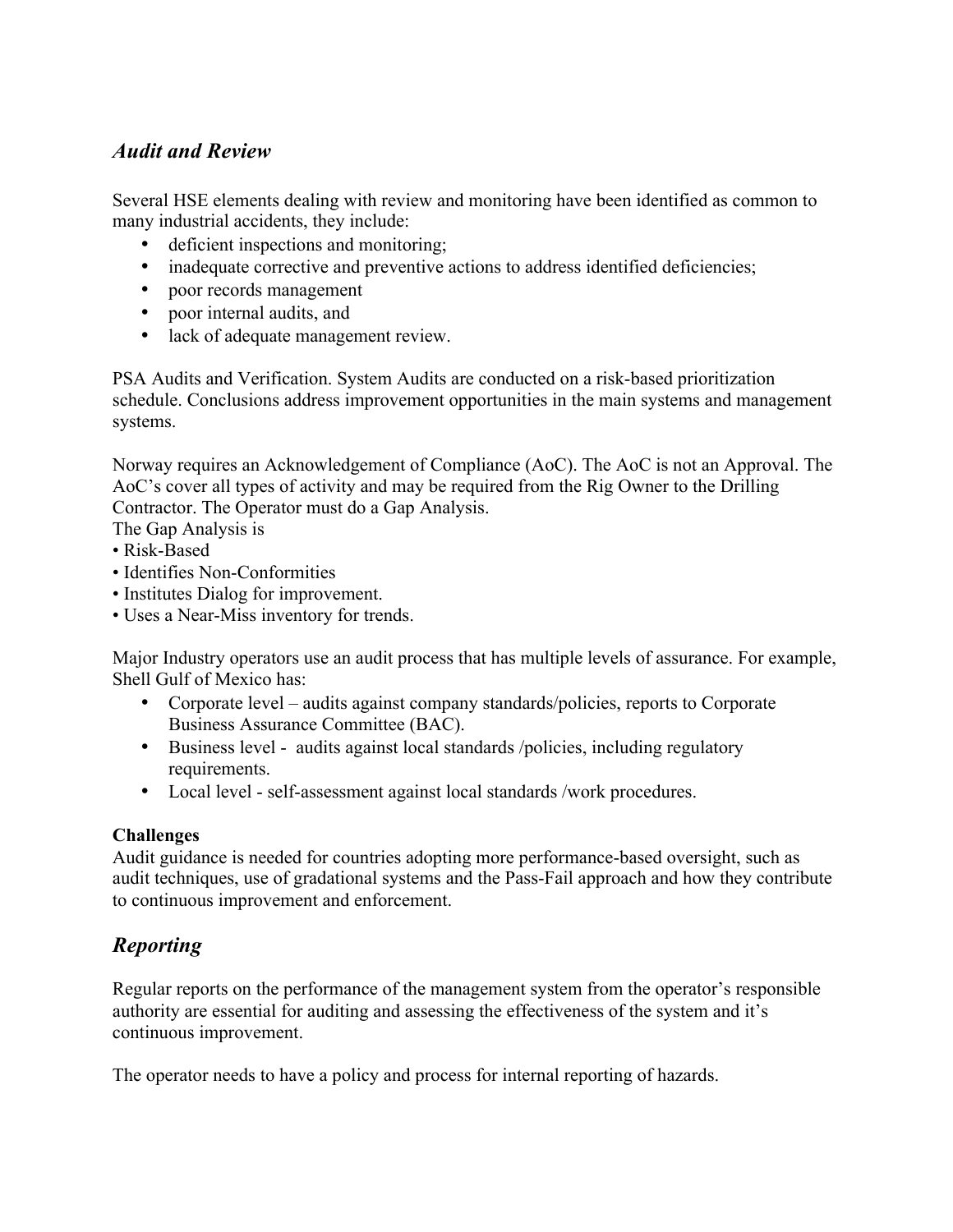In Canada applicants agree in writing to make public their:

- Safety Plans;
- Contingency Plans;
- Emergency Response Plans (if such plans exist separately from other Contingency Plans); and
- Environmental Protection Plans.

### **Challenges**

- Reports on the management systems performance is inadequate or based on inadequate indicators or metrics.
- Processes of internal reporting of hazards are inadequate or not implemented.
- Near-miss process safety incidents often involve proprietary geological information or technology or techniques, and absent an accident, their details are not shared widely.
- Near-miss incident reporting requirements are not uniform nor well-defined by Arctic regulators.
- The proprietary nature of some near-miss incident data conflicts with transparency of the decisions made by the regulator.

# *Continuous Improvement*

Included as one of the four principles of the U.S. Safety and Environmental Management System requirement: "continuous improvement in the offshore industry's safety and environmental records;"

Elements critical to ensuring continual improvement within the system include:

- Inspection;
- Measurement and Monitoring;
- Corrective and Preventive Actions:
- Records Management;
- Internal Audits, and
- Implementation of follow-up measures

Continuous improvement of offshore performance requires actions from and cooperation between industry and regulators.

In the Arctic offshore, where there are many uncertainties and little experience to draw from, it is imperative that performance is improved on a continual basis by continually monitoring, assessing, and managing risk in these complex frontier operations.

For Industry continuous improvement should be integrated throughout the whole process--from Design to Decommissioning and include

- Risk Assessments and analysis
- Audits, reviews,
- Follow-up measures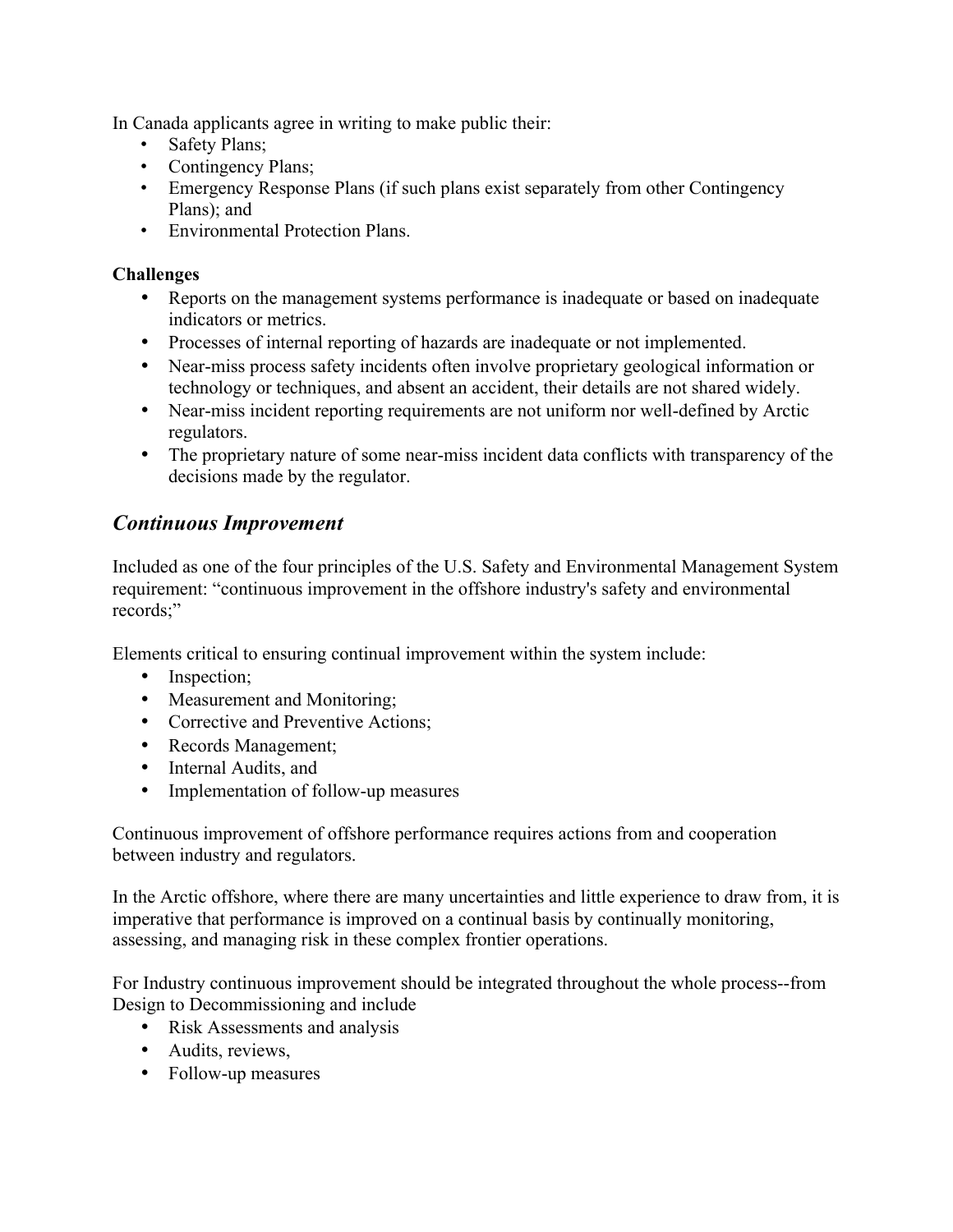For the Regulator continuous improvement is accomplished through

- Risk Based regulation
- Life Cycle Management
- Monitoring
- Inspections
- Enforcement

The process of continuous improvement is driven by data and the analysis of performance trends from that data.

#### **Challenges**

Cooperation between Regulator and Operator Data is not always available or collected Data is not analyzed for indentifying opportunities for improvement

# *Safety Culture*

Safety Culture relates to the Operator, but regulators have an important role in promoting a positive safety culture.

Safety culture and disasters

- $\geq 14$  out of 17 disasters contained cultural causes
	- Tolerance of inadequate systems and resources (identified 10 times)
	- Normalization of deviance, (identified 9 times)
	- Complacency, (identified 8 times)
	- Work pressure/ cost (identified 4 times)

#### **Definitions of Safety Culture**

There are several similar definitions of Safety Culture. Definitions heard at the Workshop or made by Arctic States include:

"*Safety culture is the product of individual and group values, attitudes, competencies and patterns of behaviour that determine the commitment to, and the style and proficiency of an organization's health and safety programmes*." (Advisory Committee for Safety in Nuclear Installations, 1993; p. 23)

Safety Culture is *"the shared values, norms and activities used by an organization to manage risk."*

*Safety culture is industry's leadership commitment and involvement in implementation of safety.* 

*The BSEE defines safety culture as the core values and behaviors resulting from a collective commitment by leaders and individuals to* 

*Safety cultures are hard to create but constitute irreplaceable avenues to systems safety.*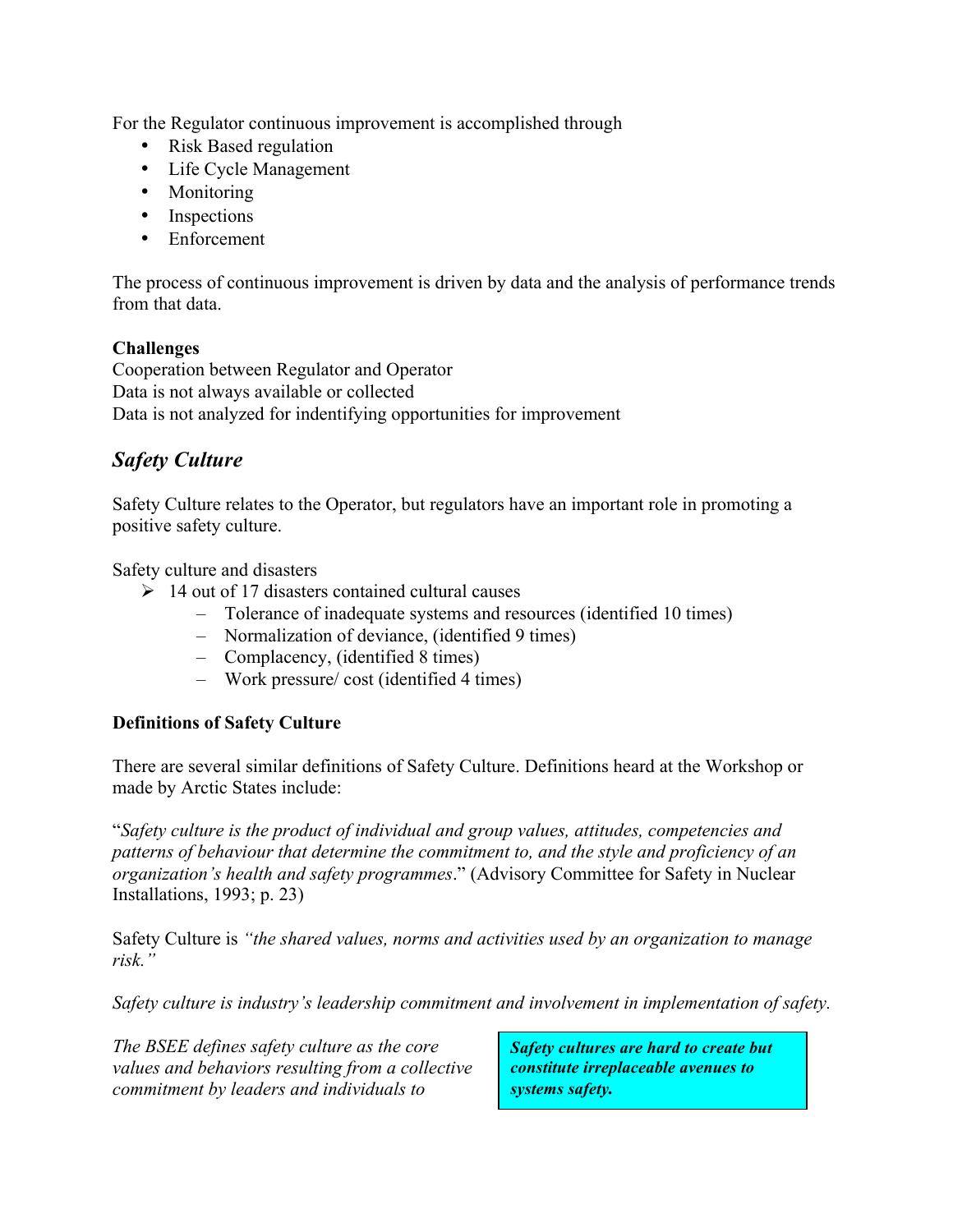*emphasize safety, over competing goals, to ensure protection of people and the environment.*

*Culture: the shared values that exist within a particular organization*

*Culture determines the extent to which you live your systems.*

*Culture is what you do when no one tells you what to do.*

Other statements on Safety Culture from the workshop:

*A company never "gets" a safety culture. It is a continuous process of improvement and always needs work. "It's not a destination, it's a journey."* 

*An effective safety culture establishes the priorities for safety vs cost & schedule trades*

*Safety and influencing safety are bigger than the industry, but safety culture is not.*

#### **Attributes of a positive Safety Culture**

- Safety is part of everything
- Consistent leadership behaviours
- Open and honest communication
- Common goals
- People are professional and learning is valued
- Standardized practices
- Consistent rules which apply to all parties
- Standardized metrics
- Rigorous assurance processes in place

A characteristic of a positive safety culture is a pattern of thinking, feeling, and behaving that emphasizes safety, particularly in goal conflict situations (*e.g*., production, schedule, and the cost of the effort versus safety).

#### **Effective Safety Culture**

- An effective safety culture establishes the priorities for safety vs cost  $\&$  schedule tradeoffs
- Tradeoffs need to be conducted from drilling engineer to tool pusher and from preparation to bid on lease to completion of well
- Safety priorities and expectations must be clearly stated and communicated to all and management behavior and communication must be consistent at all levels and all times
- All actions by management must be consistent such as assignments, promotions, compensation etc
- Starts with CEO priorities and compensation incentives and goes through all levels of management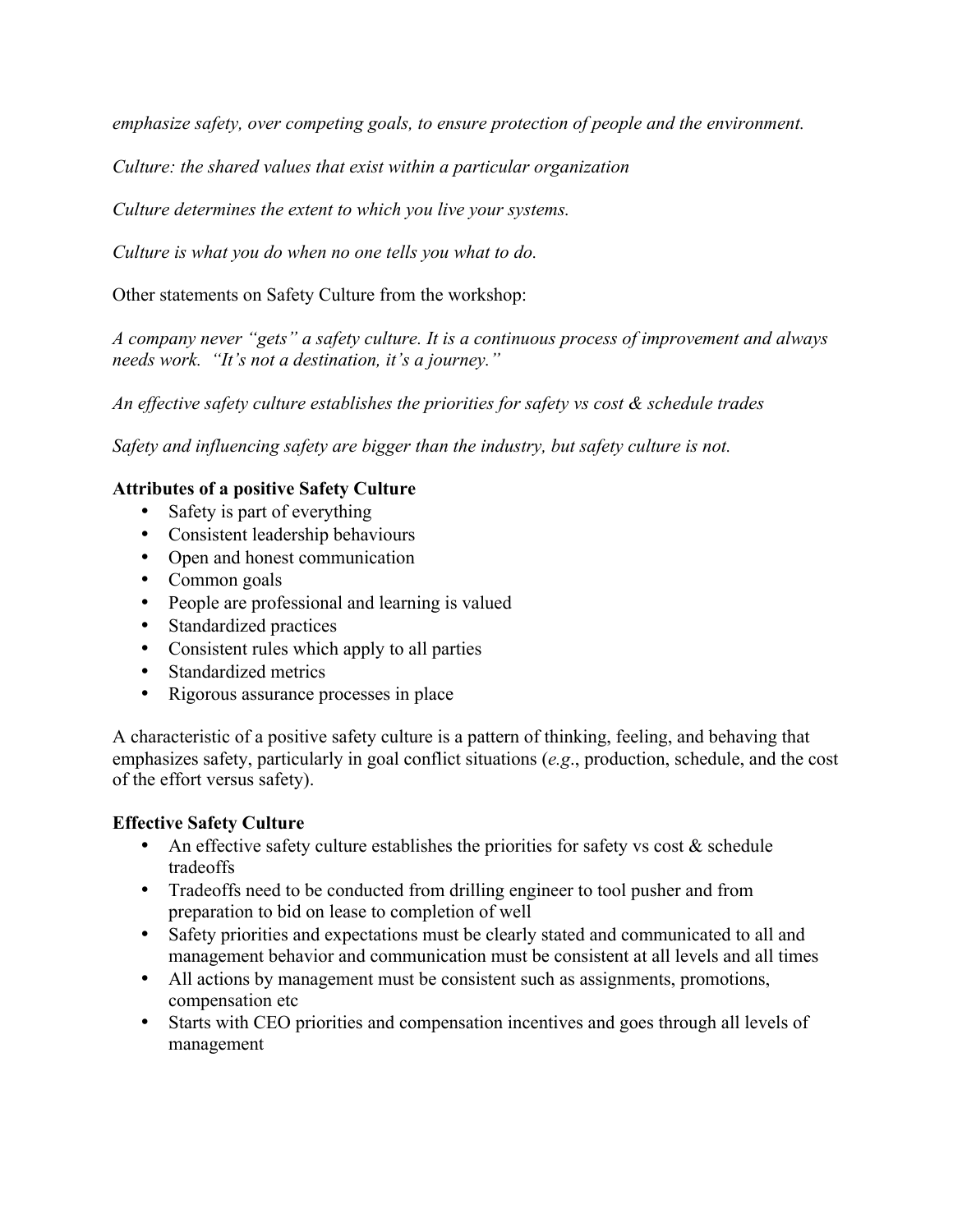| Leadership for safety is clear: |                                                                                                                                                                                        |
|---------------------------------|----------------------------------------------------------------------------------------------------------------------------------------------------------------------------------------|
|                                 | $\triangleright$ Managers take every opportunity to demonstrate their commitment to safety.<br>Eleaders across the organization are actively involved in safety and act as role models |
|                                 | for others.                                                                                                                                                                            |
|                                 | $\triangleright$ Leadership skills are actively developed                                                                                                                              |
|                                 | <b>Safety is integrated into everything:</b>                                                                                                                                           |
|                                 | $\triangleright$ Safety is an approach to doing things rather than an activity; therefore it is part of all<br>activities.                                                             |
| ➤                               | An operation or task is only a success if completed safely.                                                                                                                            |
|                                 | $\triangleright$ Factors that influence performance, such as motivation, are acknowledged to influence<br>safety outcomes                                                              |
|                                 | <b>Accountability for safety is clear:</b>                                                                                                                                             |
|                                 | $\triangleright$ There are clear lines of authority for safety                                                                                                                         |
|                                 | $\triangleright$ Everyone is aware of their specific tasks and responsibilities.                                                                                                       |
|                                 | $\triangleright$ Everyone feels ownership for safety within their span of control.                                                                                                     |
|                                 | $\triangleright$ The independent and distinct role of the regulator is understood and respected                                                                                        |
|                                 | Resilience: People should not "tolerate inadequate systems."                                                                                                                           |
|                                 | $\triangleright$ In a positive safety culture, employees are encouraged to develop a questioning<br>attitude.                                                                          |
|                                 | $\triangleright$ Employees are supported and rewarded for raising safety concerns or challenging<br>management decisions                                                               |
|                                 | > Diverse workforce                                                                                                                                                                    |
|                                 | $\triangleright$ Teams contain team members with different backgrounds and skills                                                                                                      |
|                                 | <b>Safety is learning driven:</b>                                                                                                                                                      |
|                                 | $\triangleright$ Striving for continuous improvement.                                                                                                                                  |
|                                 | $\triangleright$ Learning drives improvement.                                                                                                                                          |
|                                 | $\triangleright$ Actively seeking out lessons from operational experience and conducting self<br>assessments.                                                                          |
|                                 | $\triangleright$ Seeking to understand both failure and success in order to improve.                                                                                                   |

An effective safety culture supports institutions that can materially contribute to systems safety such as:

- o Independent Technical Authorities
- o Real Time Operations Centers

#### **Indicators and Safety Culture**

- An operator depends on indicators for improvement and should include assessments of Safety Culture using things like safety records and other indicators.
- Information needs of the government to gauge an operator's qualifications or performance is not always the same as industry's.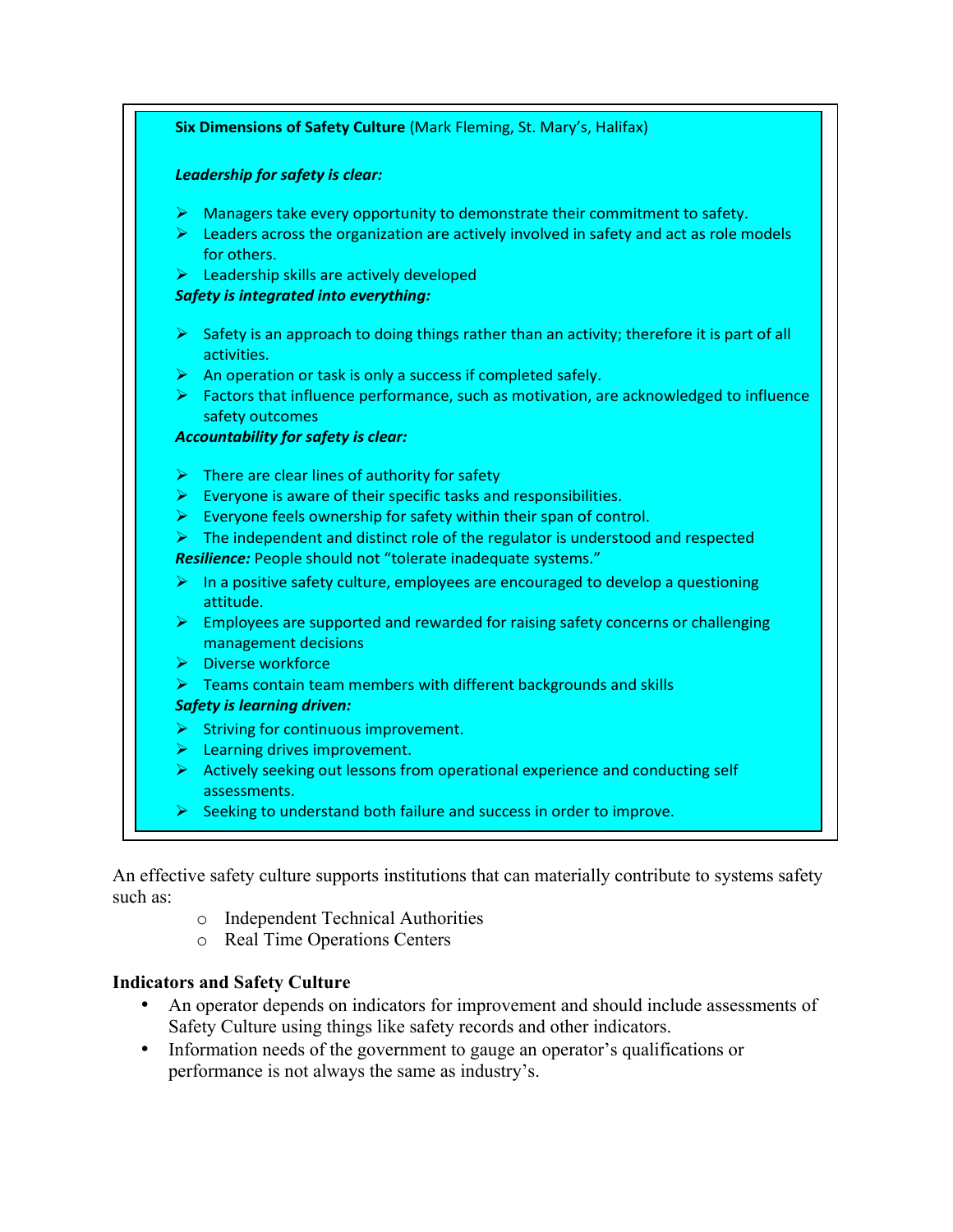- Government needs to know problems and a focus on near-term trends so that the problems can be addressed.
- The use of these types of indicators also helps the safety authorities by giving a picture of the quality of the operator and contractors.

#### **Audits and Reviews**

Audits for compliance of Safety Culture can include the way a company addressed known inadequacy of machinery, infrastructure, or resources by reviewing maintenance logs and concerns raised at safety meetings, etc., and the follow-up on these issues by the operator.

#### **Contractors Safety Culture and HSE**

- In the US (Norway, Canada, and Greenland), the government sets out the expectation that the operator is responsible for ensuring that all of the contractors meet the requirements.
- The U.S. SEMS requires a document (Bridging Agreement) that includes Safety Culture be signed between the operator and contractor.
- The further the activity is away from the operator, down into the subcontractors and subsubcontractors level, the harder it is to audit and ensure contractors have a positive safety culture.
- Some contractors work simultaneously for different companies that have different standards.

Safety Culture can be treated the same way as HSE Management Systems, in that it is up to each company to define their system and process, and verify that they are complying with the regulations and meeting their own requirements defined in that system and process. The fundamentals of the Safety Culture system or process are not as important as *how* they are done. The degree of implementation of the process is what is important. This equally applies to the overall management system submitted by an operator.

*The process is important, but it is the degree to which it is implemented that matters and the degree of focus to assuring the quality of the process.* 

#### **Challenges**

- Tolerance of inadequate systems and resources
- Normalization of deviance
- Complacency
- Work pressure/cost
- Poor metrics and indicators of safety culture
- It is hard to develop and improve a safety culture in a prescriptive, compliance mentality environment
- We need to be more critical about safety culture and do not automatically accept it as an undefined cause of all accidents—as the modern version of last century's "act of god" finding for accidents.

# *Partnerships*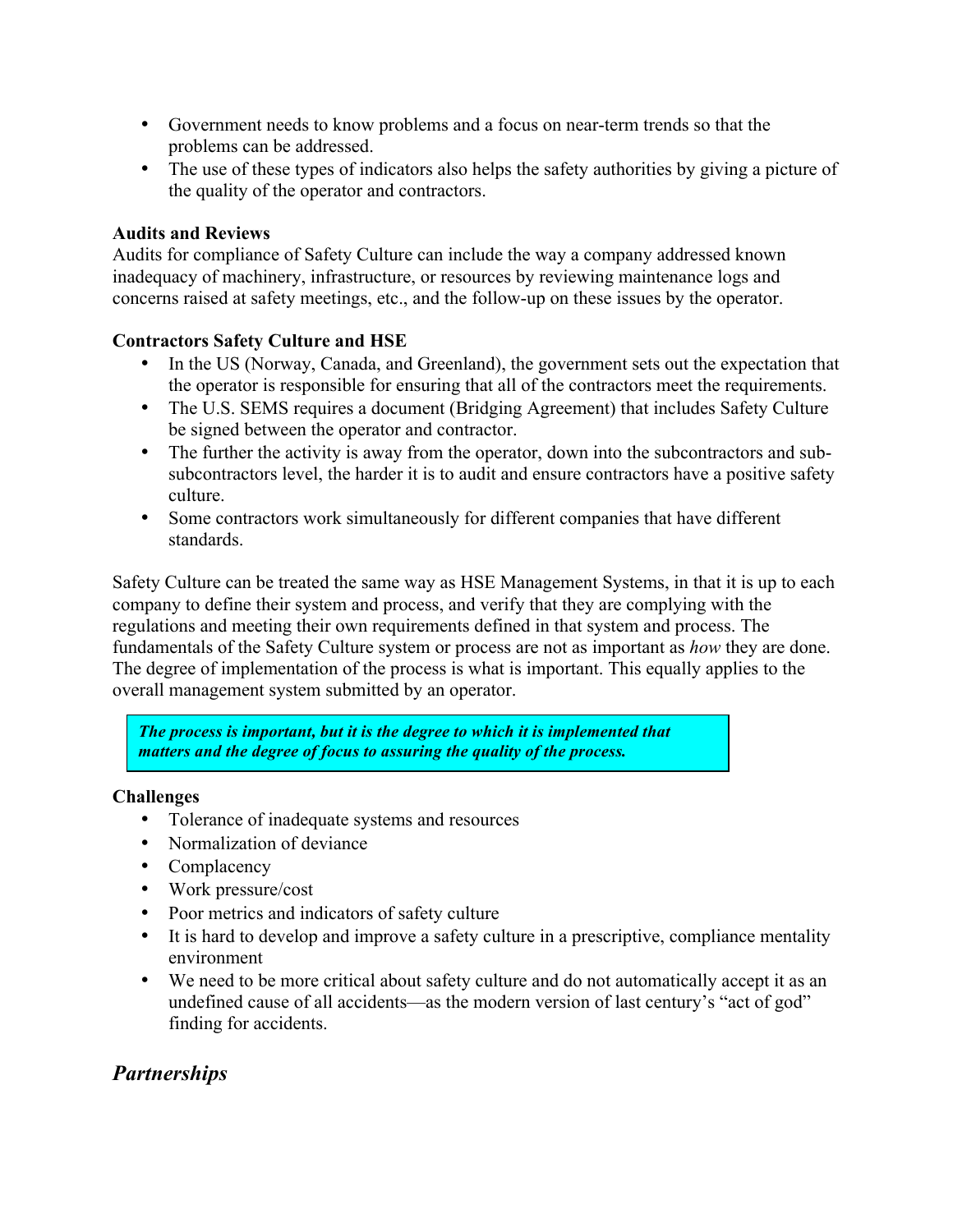Because an HSE Management System, including the elements of a safety culture, is set by the operator with guidance and enforcement from the regulator, a degree of cooperation and communication is necessary.

#### **Openness, Partnership, Cooperation**

- Meaningful and necessary interaction between Government and Industry (and labor) requires openness.
- Regulators can be both independent *and* supportive, much depends on whether they are there to catch and punish or to help foster a positive safety culture and system improvements.

Two US initiatives are promising

- o the Center for Offshore Safety (API)
- o the Department of Interior SEMS approach, which is based on caring more about the safety outcome than about the individual infractions, less about punishing and more about encouraging.

One of the four principal SEMS objectives in the U.S. is, collaborate with industry in efforts that promote the public interests of offshore worker safety and environmental protection.

#### **Challenges**

- There is an apparent conflict in the regulator having independence and establishing a three-way partnership between management, government, and labor.
- It requires regulators to be competent. But industry gets most competent people.
- This is more of a challenge for industry to be open and cooperative.
- This openness and cooperation are culturally easier to achieve in Norway than elsewhere.

# *Proprietary Data and Near Miss Reporting*

Requiring operators to share information on "near misses" will be critical in the Arctic, where experience is essentially non-existent. Learning what almost went wrong is needed for risk analysis and can help others build safeguards into their operations.

To foster collective learning, and to regulate, near miss data is needed as leading indicators to reveal trends. Not just accident and worst-case-scenarios.

Oil and gas operations have reduced incident frequency. But numbers of blowouts are so rare as to not be a statistically valid sample to establish trends in safety performance.

The International Regulators Forum had an initiative for Common International Incident Reporting Requirements, and may be a logical place to develop near-miss reporting definitions and requirements.

OGP maintains an anonymous database of near-misses that tracks occupational safety related incidents and are working to compile well-control incident database.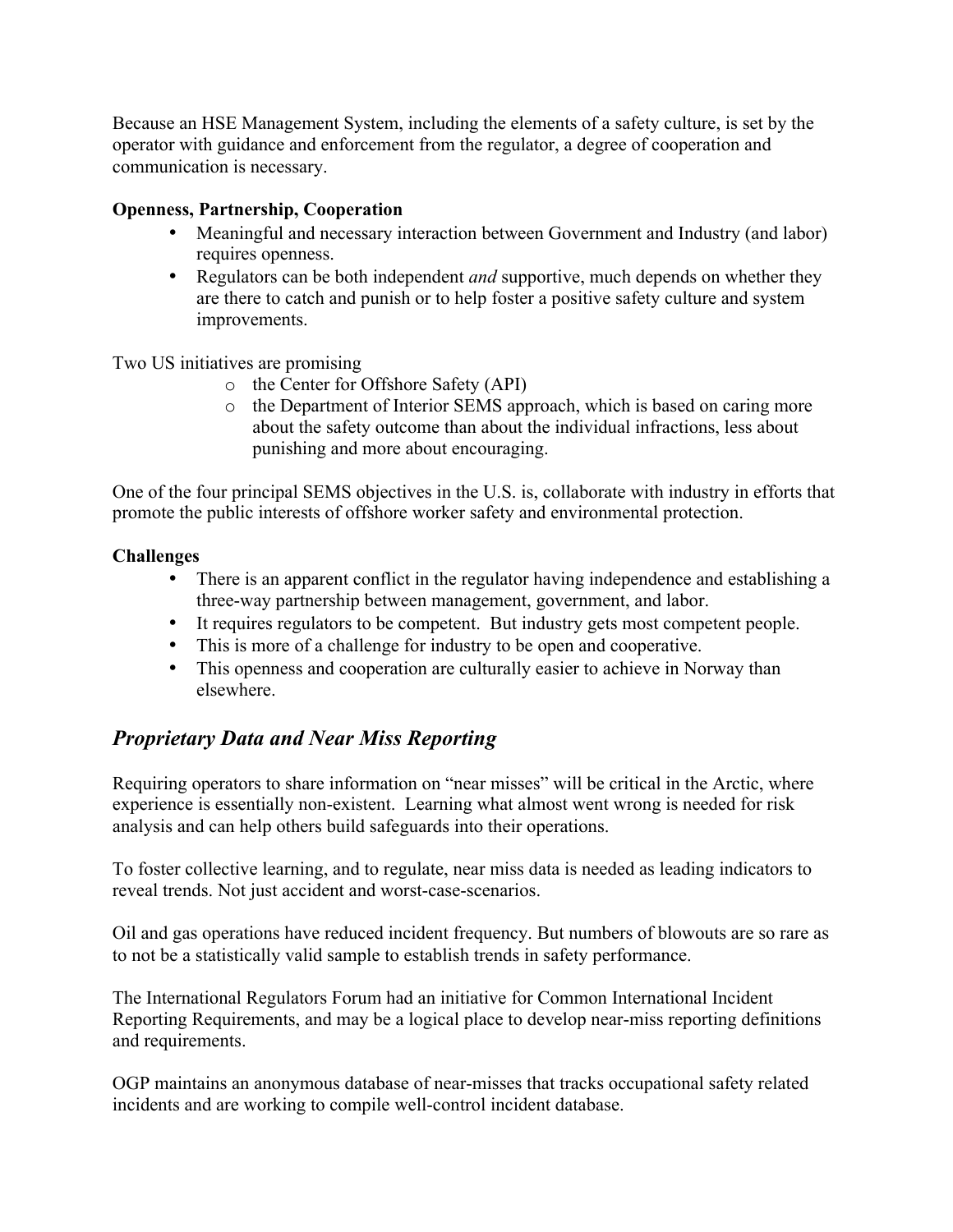The BSEE has investigated 1000 accidents as of January 2006 but the regulations do not require reporting of near-misses. There is work underway in industry through the Center for Offshore Safety (COS) to determine trends from near-misses. It was suggested U.S. Federal Aviation Administration-type reporting could serve as a possible template for reporting near-misses.

#### **Challenges**

This data is not usually public. There is a hesitation in industry to share data, other than occupational safety data. Transparency as a regulator is difficult when critical, safety related, data is held proprietary.

# *Capping and Containment*

**Capping and Containment** is not covered in the Preparedness and Response Task Force nor in EPPR.

Capping and Containment equipment or processes are not, at present, required by regulation in the Arctic. In the U.S. Arctic, capping and containment requirements are currently included in the operators approved Exploration Plan.

# *Arctic Offshore Oil and Gas Guidelines*

At the conclusion of the June 10, 2012 PAME Health Safety and Environmental Management workshop, it was decided that:

• The AOOGG 2009 has ample guidance for HSE Management Systems and Best Practices for offshore oil and gas operations for preventing a major systems failure accident in the Arctic.

# **HSE Management Systems Recommendations**

## *Management Systems*

- The focus of the regulator should be on prescribing processes and establishing objectives, as opposed to prescribing technological and design considerations.
- Establish standards for what the regulator expects that everyone must meet.
- Establish criteria for what expectation the regulator has that the operator and contractors will be able to meet the standards.
- Establish what the expected standards are for competency.
- Industry and regulators should foster an effective safety culture though consistent training, adherence to principles of human factors, system safety, and continued measurement through leading indicators.
- Require operators to develop a comprehensive 'safety case' as part of their exploration and production plans' for certain high-risk areas including the Arctic.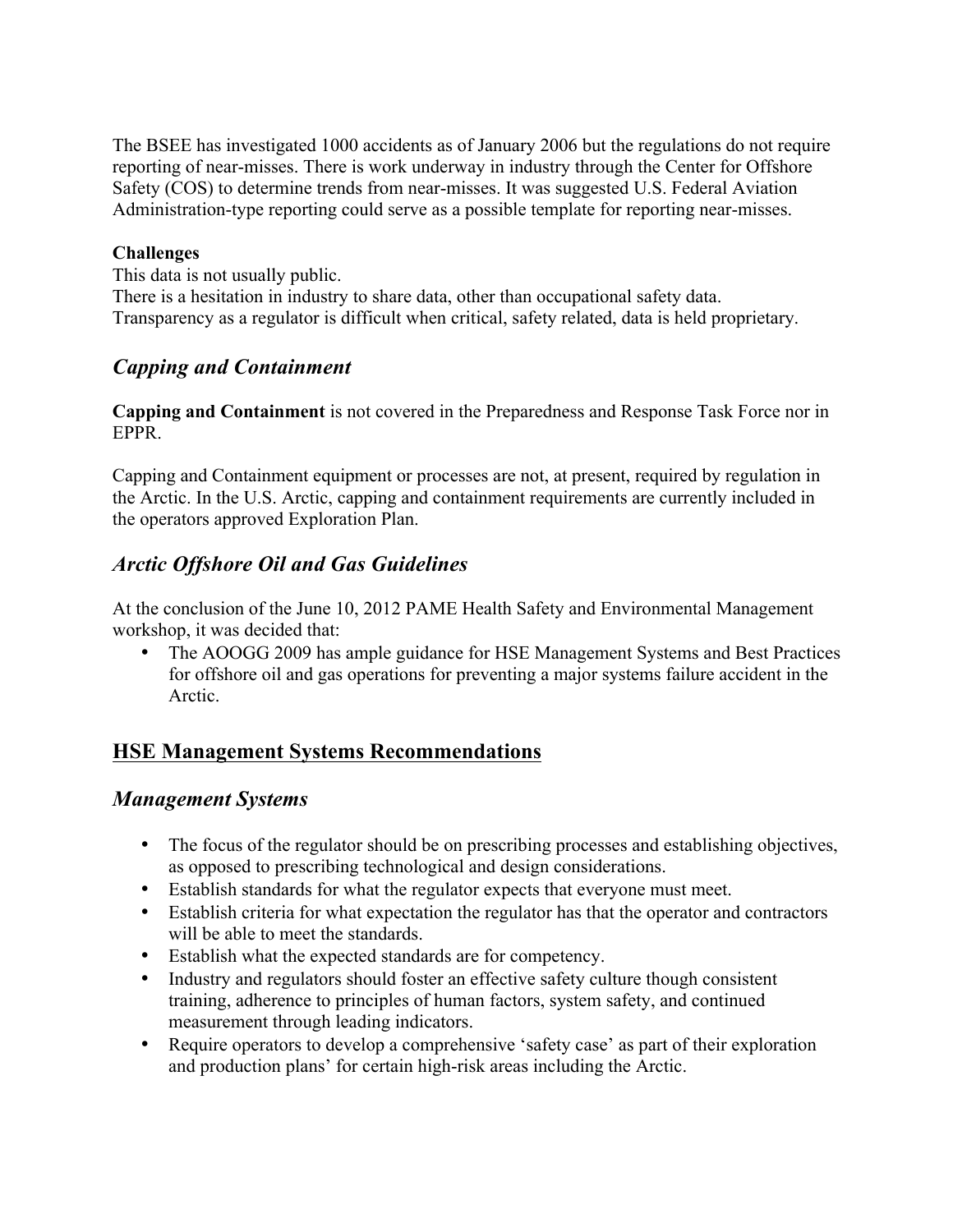- Develop more detailed requirements for incident reporting and data concerning offshore incidents and 'near misses' and make it publicly available.
- Assign individual civil and criminal liability for corporate leaders for certifying their management systems.
- Consider establishing an independent "Tech Authority" that is separate and independent from operator/regulator that focus on reviewing and approving any variances from procedures or specifications.
- Address the need to drive the "critical view" of the HSE Management System to the lower levels, down the contractor/subcontractor chain, by developing clear, consistent procedures

# *Managing Risk*

[Some factors on how companies manage risk are within government's control. These recommendations are meant to be "influencive"]

Regulators and industry need not just look at occupational accident statistics, but should focus on assessing *major risk* with the use of risk analysis techniques.

#### **Increased rigor in oversight and**

**redundancies are required** due to increased risks, un-tested equipment, challenges with operation of remote operated vehicles.

- Require Safety Margin Management**-** margins of safety are established in the design phase.
- Use Bow-Tie Risk Analysis**--**a better assessment can be made of the ability to manage the overall risk.

Risk in the Arctic **∆ Arctic = ↑ Risk**  Necessitates:

- Increased oversight
- Increased redundancies
- Special focus on:
	- Implementation, ongoing review and corrective action processes included in safety management systems
	- Safety Culture
	- Certain HSE elements
- Require Monitoring of Risk by monitoring changes in risk, a decision can be made to proceed or not proceed with the operation or activity. It changes the probability part of the risk equation.
- Require Additional Instrumentation**—**do not rely on indirect measures.
- Consider use of Failure Modes & Effects Analysis which assesses the ability to monitor and to check risk levels and margins. This can be factored into a Bow-Tie analysis, where risk levels and margins become much more evident and help in the overall risk evaluation.
- The multi-lingual ISO 31,000 High Level Risk Management Guidelines should be used for common terminology and communications.
- Require integrated risk assessment and analysis for the whole operation

# *Auditing/Review*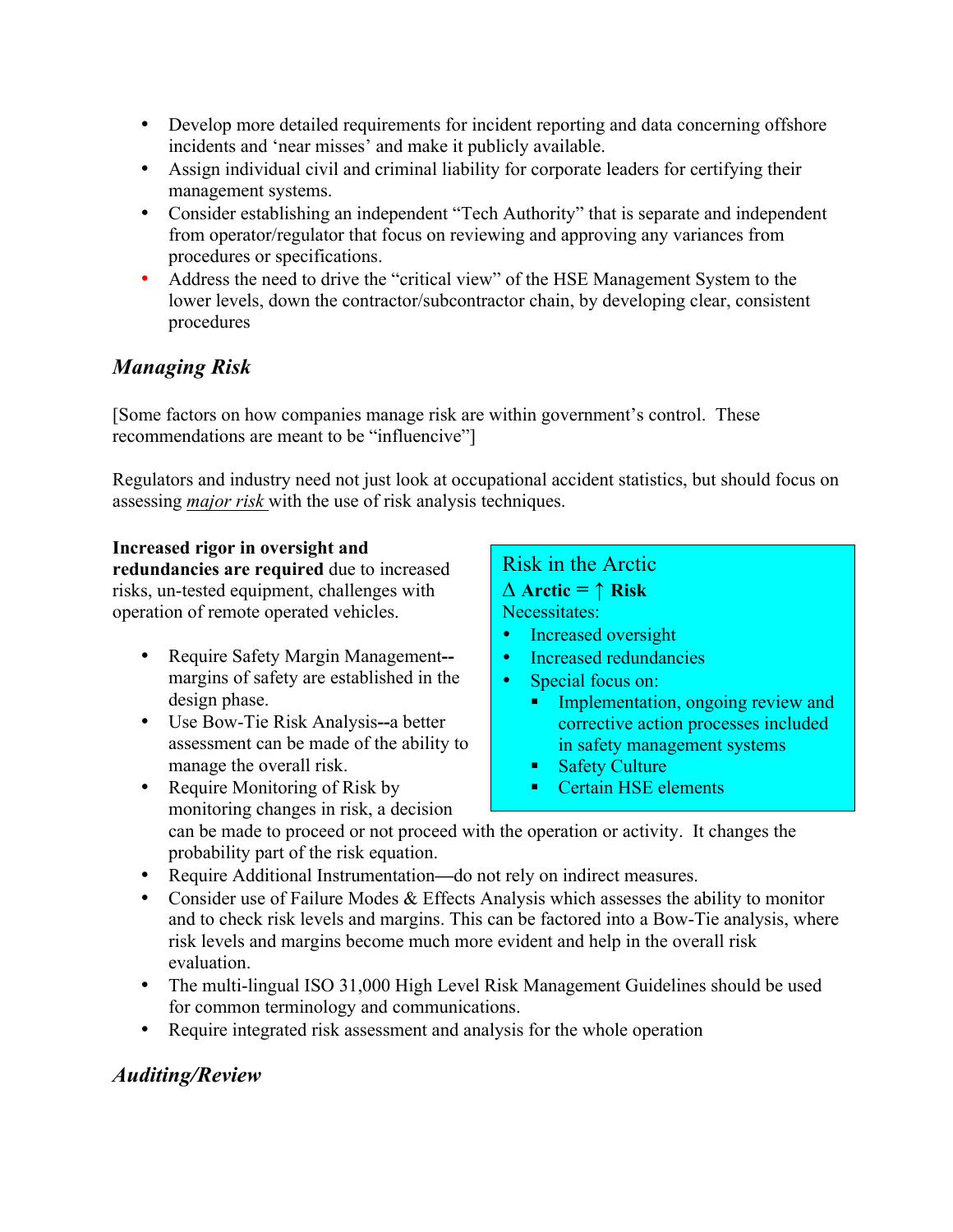Develop and share HSE Management Systems performance indicators.

Share trend analyses to enhance the assessment of major risk in the industry.

Conduct audits on a risk-based prioritization schedule and use the results to address improvement opportunities in the management system and safety culture.

Consider establishing an independent Safety Institute that develops and enforces industry standards.

#### **Real Time Monitoring**

Require real time operations centers. Government regulators should be involved in real-time monitoring at major points in the operations—such as negative pressure tests and other critical operations. The regulator should be knowledgeable and trained in the operations being monitored.

#### *Accountability*

Require operators to assign and identify persons responsible and accountable at all times for critical decision-making processes including the HSE Management System.

Assign individual civil and criminal liability for corporate leaders for certifying their management systems.

Require people with authority to accept responsibility and accountability by signing off on certifications, management systems, etc.

Require contractors to have an HSE Management Systems or clear lines of responsibility defined in a bridging document.

# *Qualifications*

The case-by-case approach on evaluating an operators qualifications and performance used in other parts of the offshore should be replaced with a stated expectation and standards that everyone must meet. The Arctic is different—only companies that meet performance, financial, and technical qualifications should be allowed to drill.

The safety record of the whole company should be an indicator of performance.

Decisions on who qualifies for a lease should factor in the financial capabilities to pay for an effective response

# *Reporting*

Require the use and mandatory reporting of near-miss data as an indicator of safety culture.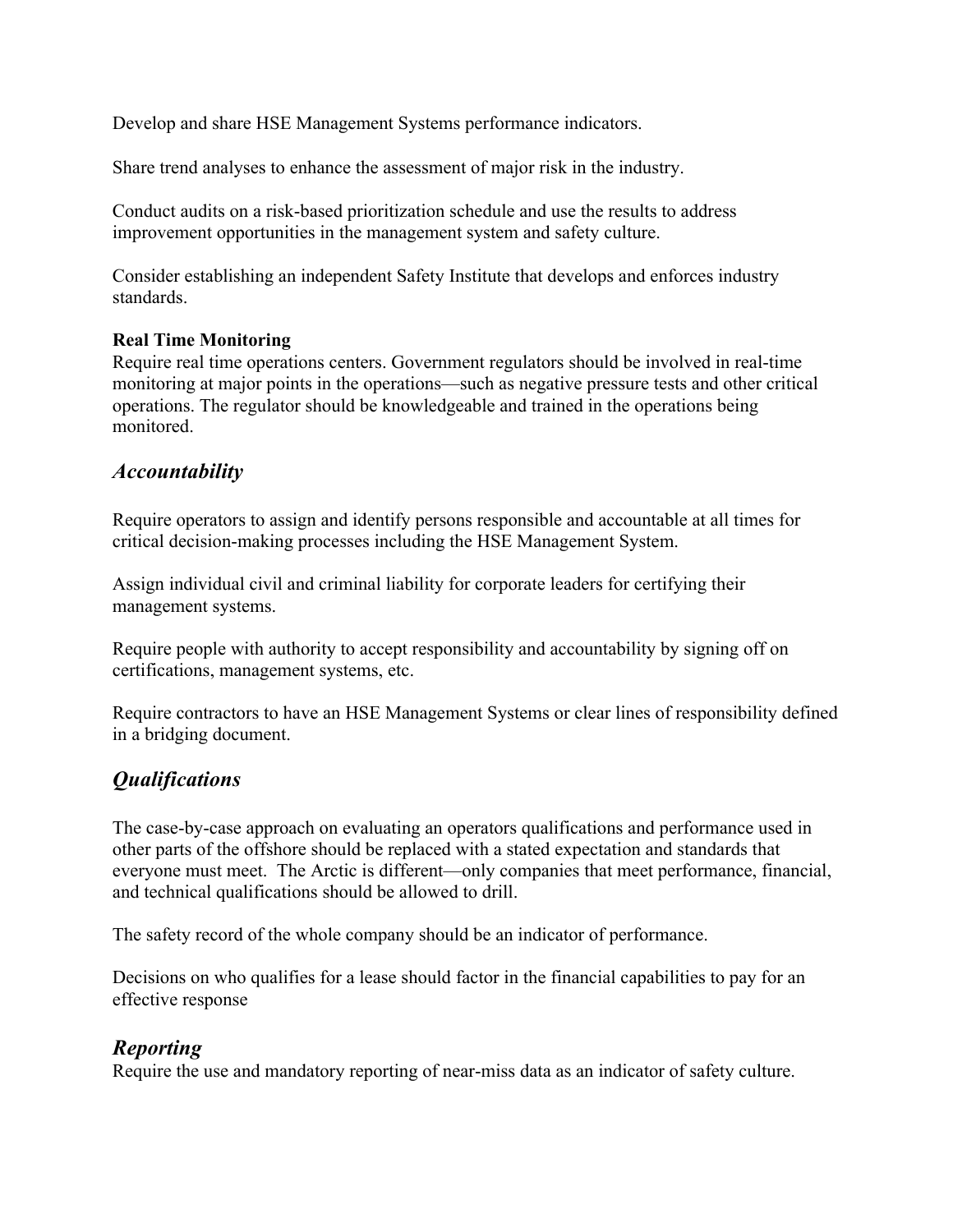Develop protection for whistleblowers

# *Safety Culture*

*"Safety Culture*: The oil and gas industry must adopt a "culture of safety" as a collective responsibility with a focused commitment to constant improvement and zero failure rate and set up mechanisms to implement it.

Disaster prevention

- Do not think of Safety Culture as an "Optional Extra"
- Do not deceive yourself
- Adopt a systematic approach

#### **Define Safety Culture**

- $\triangleright$  An organization should pick a definition that fits their culture and stick with it to avoid ambiguity, or use of it in an ambiguous way.
- $\triangleright$  To improve safety culture it has to be defined and stated what they mean by safety culture in their organization.



Model of a Safety Culture Improvement System, from Mark Fleming, St. Mary's University, Halifax

 $\triangleright$  Other things may be done in the organization to improve safety, but if they fall outside of the definition of safety culture then they are not part of safety culture.

Rather than defining it as an outcome, find a process for an organization to put in place a consistent policy for safety culture that:

- $\triangleright$  Says the organization has a safety culture and defines it,
- $\triangleright$  Has a process to support and improve Safety Culture, and
- $\triangleright$  Has a solid methodology to actually assess the extent that they are really doing what they say they are doing.

#### **Audits, Assessments and Metrics**

#### **Indicators**

Indicators used to audit for a positive safety culture could include the way a company addressed known inadequacy of machinery, infrastructure, or resources. NEB reviews maintenance logs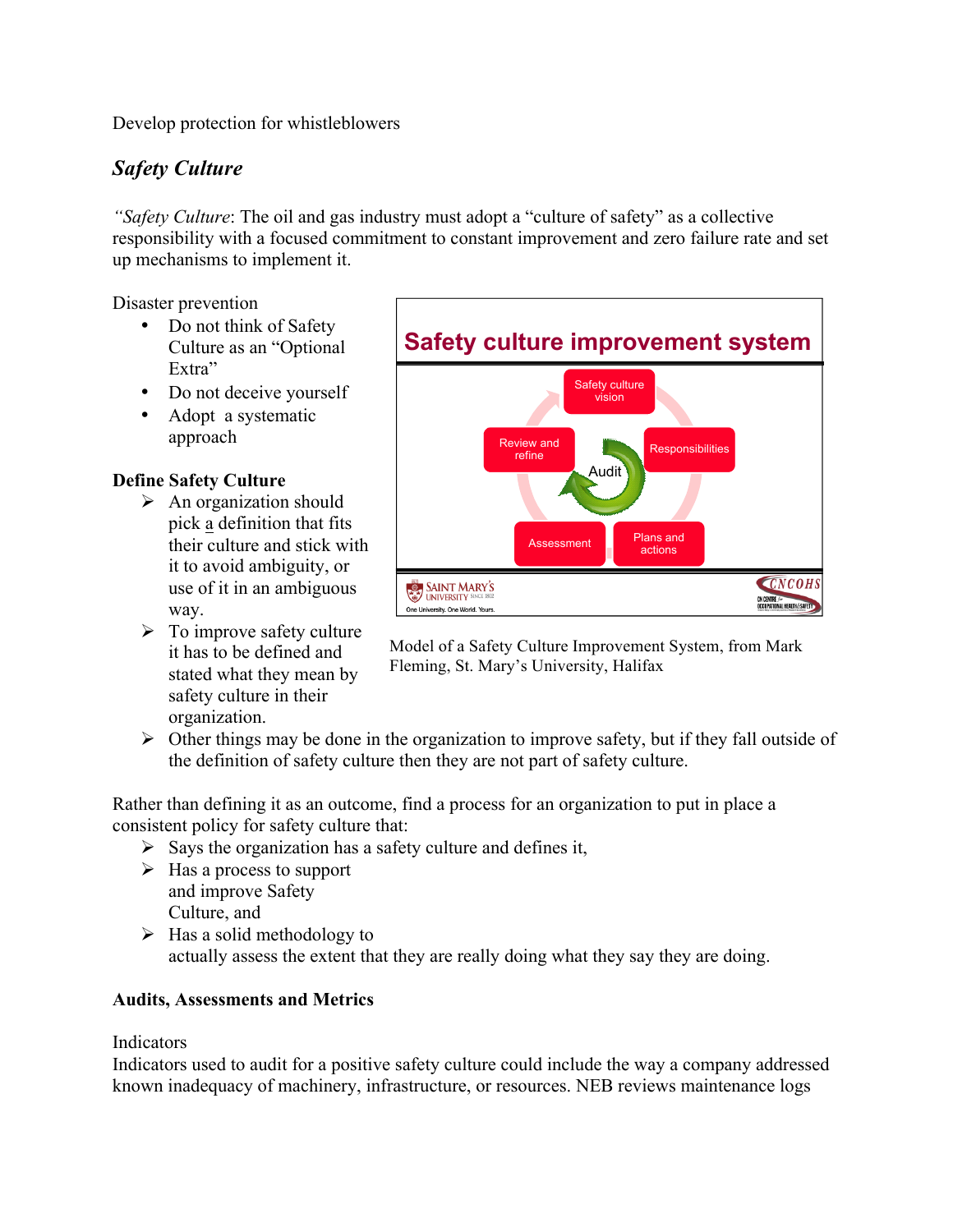and concerns raised at safety meetings, etc., and the follow-up as necessary, noting the differences between occupational and process safety indicators.

Management should review asset integrity and process safety performance metrics on a regular basis

- Sr/Executive Management Quarterly
- Operations/Line Management Weekly/Monthly
- Field Supervision Daily/Weekly

Performance metrics should contain a good mix of leading and lagging indicators

- Leading: alarm rates, PM/CM schedule compliance, overdue MoCs, Near Misses
- Lagging: Hydrocarbon spills, Recordable accidents, fires

#### **Incentives for Safety Culture**

#### **How to embed a meaningful and sustainable safety culture?**

By internally and externally influencing corporate decision-making. Ways to achieve this include:

**Incentives and disincentives** (Cost, profit, penalties, insurance, loss, performance programs, bonus structures, and non-financial rewards such as promotion and recognition)

- "Pay for Performance" incentives (using lagging indicators) do not address process or systems safety.
- Focus on "process" and how the system is working as a focus on incentives (using leading indicators)
- Use a performance-reward and process-oriented bonus reward basis, where the extent to which the leaders are meeting expectations they set for themselves is rewarded.
- Soft signals, such as rewarding a "Stop", must be better implemented through the management system.
- To incentivize system safety consideration by the shareholders, the profit could be tied to performance, or CEO pay tied to safety.
- New laws with "claw back" provisions, where previous bonuses get pulled back.
- Management could develop and institute "0 and 1" decision factors or "Go/No Go" decision thresholds for major incidents.
- Assign individual civil and criminal liability for corporate leaders for certifying their management systems.

**People** (Leadership, training, peer pressure, culture)

- Establishing incentives and protections for whistleblowers can influence a positive safety culture.
- Require corporate management to sign off on and be accountable for the management system.
- All actions by management must be consistent (assignments, promotions, compensation etc.)
- Safety priorities and expectations must be clearly stated and communicated to all
- Management behavior and communication must be consistent at all levels and all times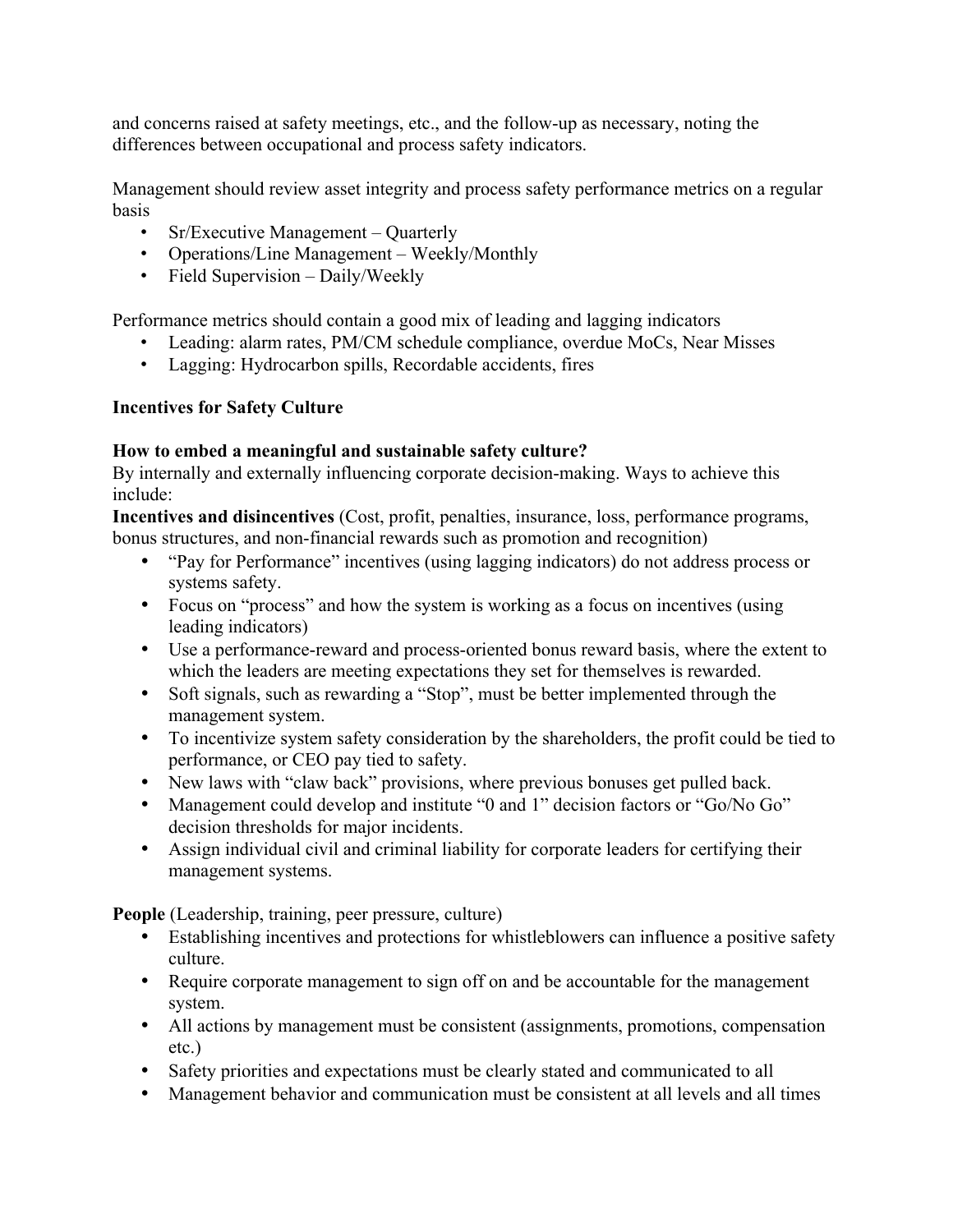**Information** (Data analysis, disclosure, comparison, continuous improvement)

The offshore oil and gas industry should focus on process performance (leading) indicators, rather than just outcome-based performance to account for, and avoid, low-probability, highconsequence outcomes.

**Regulation** (effective, constructive, independent enforcement to assure attention to risk management: accountability)

• Assess and Monitor more robustly.

*Inspect, Regulate, Monitor Performance, Improve Performance, and Penalize.*

• Eliminate regulatory complexity.

Regulators should be well-compensated professionals and have the flexibility in hiring and retaining professionals that not only have the expertise but also the respect of, and the opportunity to engage with, their industry partners instead of the traditional adversarial inspector check-box inspection mentality.

- Compensate key regulatory staff adequately
- Insulate key regulators from politics
- Keep regulatory staff technically trained
- Ensure adequate/stable resourcing for regulatory oversight and a need for increased competence/independence.
- Establish fees as dedicated source of funding for regulators
- Significantly expand the formal education and training of regulatory personnel engaged in offshore drilling roles.

#### **Openness, Partnership, Cooperation**

*"Paid Informants" an alternative model for interaction between Regulators and Operators:*  Government employment of rig workers one day a week to provide the regulator with real-time, first-hand information on safety performance on that rig

- Could provide valuable feedback on how safety is managed, and insight into challenges facing the operation.
- A process to improve meaningful interaction and promote safety culture development

#### *Independent Role Examiner Approach*

- A critical feature for non-chartered engineers such as Petroleum Engineers in the United States. Both independent and competent
- Follow the construction of the well, not just the approval at the beginning.
- Independence is guarded very carefully.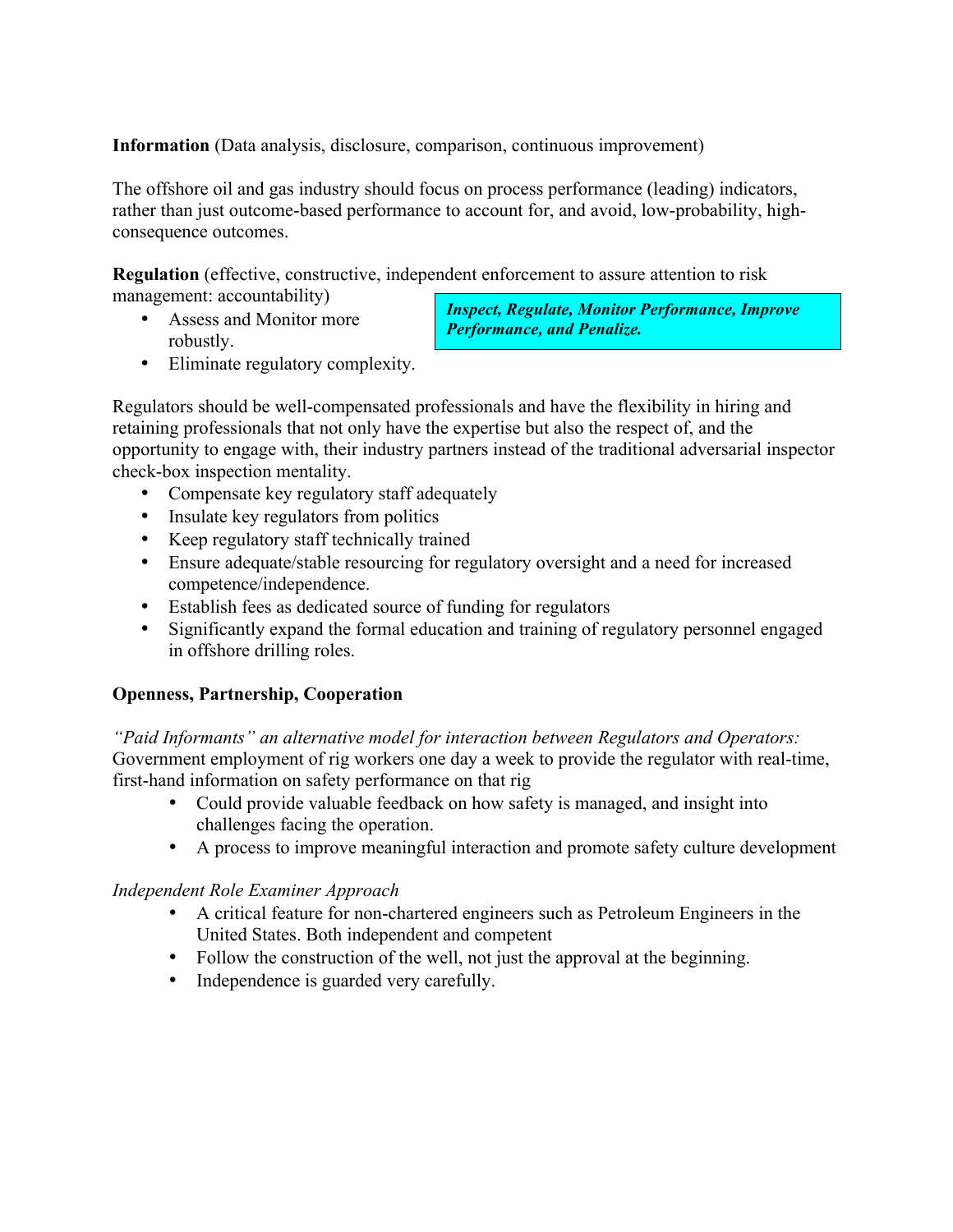#### **Safety Culture Improvement System** Mark Fleming St. Mary's University, Halifax

A company never "gets" a safety culture. It is a continuous process of improvement and always needs work.

#### *Safety Culture Vision:*

- $\triangleright$  States the desire to continuously strive to improve the safety culture in pursuit of perfection
- $\triangleright$  May include a definition of a positive (ideal) safety culture

#### *Responsibilities and Accountability:*:

- $\triangleright$  Defines responsibility and accountability for key groups in creating and maintaining a positive safety culture
	- Managers
	- Supervisors
	- Contractor management
	- Non managerial staff
- $\triangleright$  Presents a safety culture framework

#### *Plans and Actions***:**

- $\triangleright$  Review current practices (e.g. using safety culture improvement tool)
- $\triangleright$  Sets short and long term safety culture improvement objectives
- $\triangleright$  Specifies processes to promote a positive safety culture
- $\triangleright$  Links with other aspects of the SMS (e.g. training, incident reporting)

*Assessment:* The Assessment element should be broken into two main categories.

- $\triangleright$  Episodic (biannual)
	- Multi method safety culture assessment (e.g. questionnaire, interviews, document review)
- $\triangleright$  Continuous
	- Safety culture metrics
		- Capturing the markers left by safety culture on daily operations (e.g. the quality of safety reports)

#### *Review and Refine:*

- $\triangleright$  Review
	- Safety culture assessment
	- Audit
	- Other safety performance information (e.g. incident reviews)
	- External (e.g. research, other organisations)
- **EXECUTE:** Refine safety culture management system
- *Audit*: Very similar to other stand-off processes.
	- $\triangleright$  Assessing the implementation of safety culture improvement processes:
		- Compliance with specified plan (e.g. leadership training plan)
	- $\triangleright$  Assessing the effectiveness of the processes
		- Extent to which process met desired objective (e.g. change leader behaviour)

# *Capping and Containment*

The oil and gas industry should have containment technologies immediately available.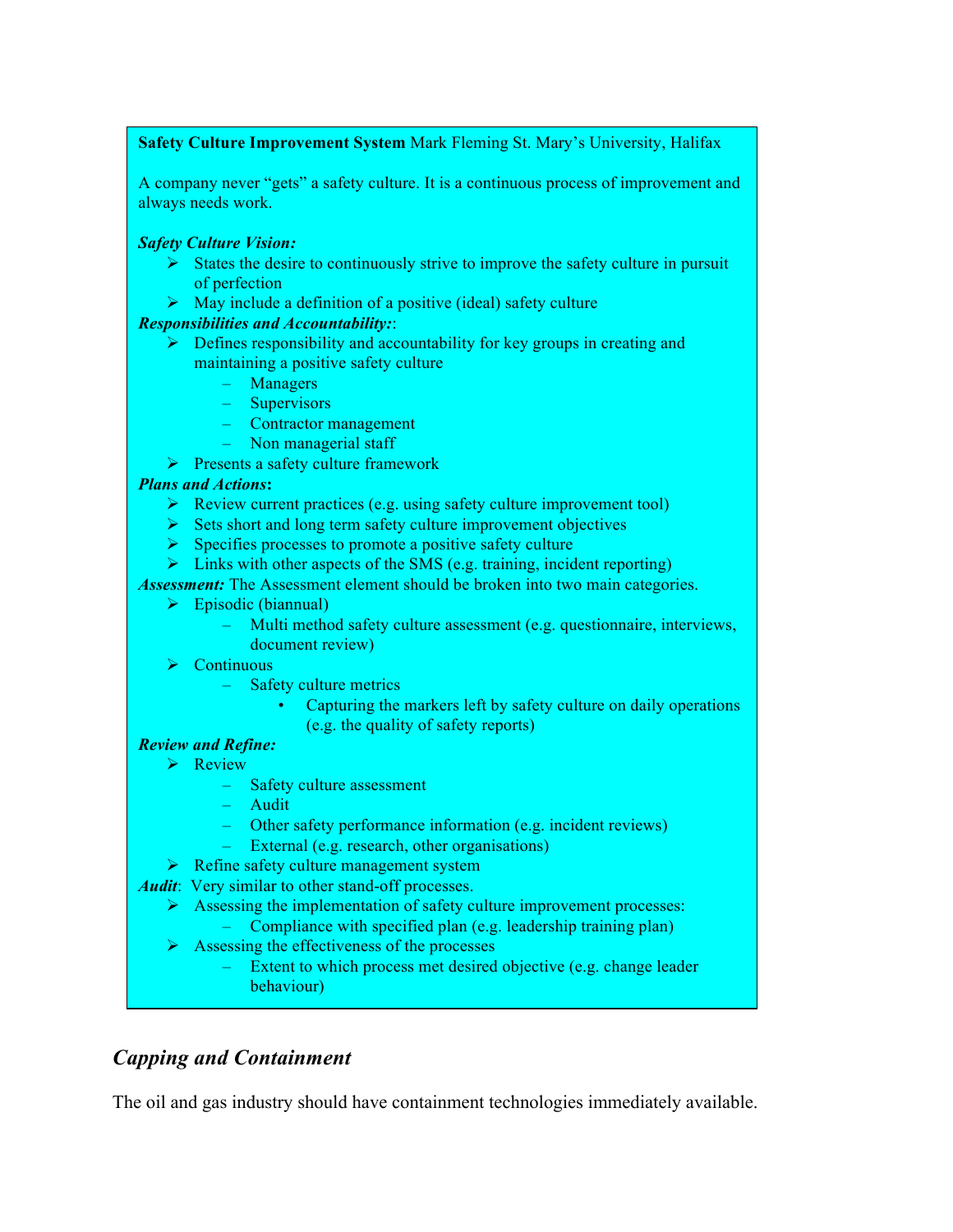**Sharing Capping and Containment equipment**. Need for sharing and availability. How many facilities do you try to support at a given time? A national regulator issue and their responsibility to let everyone know where this equipment is, and the feasibility and the time it would take going from point A to point B.

**Capping or Containment Stack requirements** could be made BAST in the Arctic (API RP 17W may be a template). A standard technique that nations would agree on and would be relatively easy in the Arctic, because there are less well head designs to accommodate.

# *Relief Wells*

Require back-up rig for relief well

Establishing standards up front for relief well capability is important due to the planning, cost, and availability of rigs.

Same Season Relief Well policy. A company must demonstrate how they would meet or exceed the intended outcome of a single season relief well policy, i.e., to kill an out-of-control well in the same season in order to minimize harmful impacts on the environment.

# *Proprietary Data and Near Miss Reporting*

Define "near-misses"

Incident/near-miss reporting should be public

Develop Common reporting of near-misses (i.e. IRF's Common International Incident Reporting Requirements initiative).

# *International Standards*

The President's Commission recommended there be one set of standards and requirements in Arctic offshore operations, covering

- design,
- construction,
- transportation,
- installation, and
- removal of offshore structures.

Barents 2020 has compiled and developed common standards for operations in both the Russian and Norwegian Barents sea and this could serve as a model or starting point for a wider discussion.